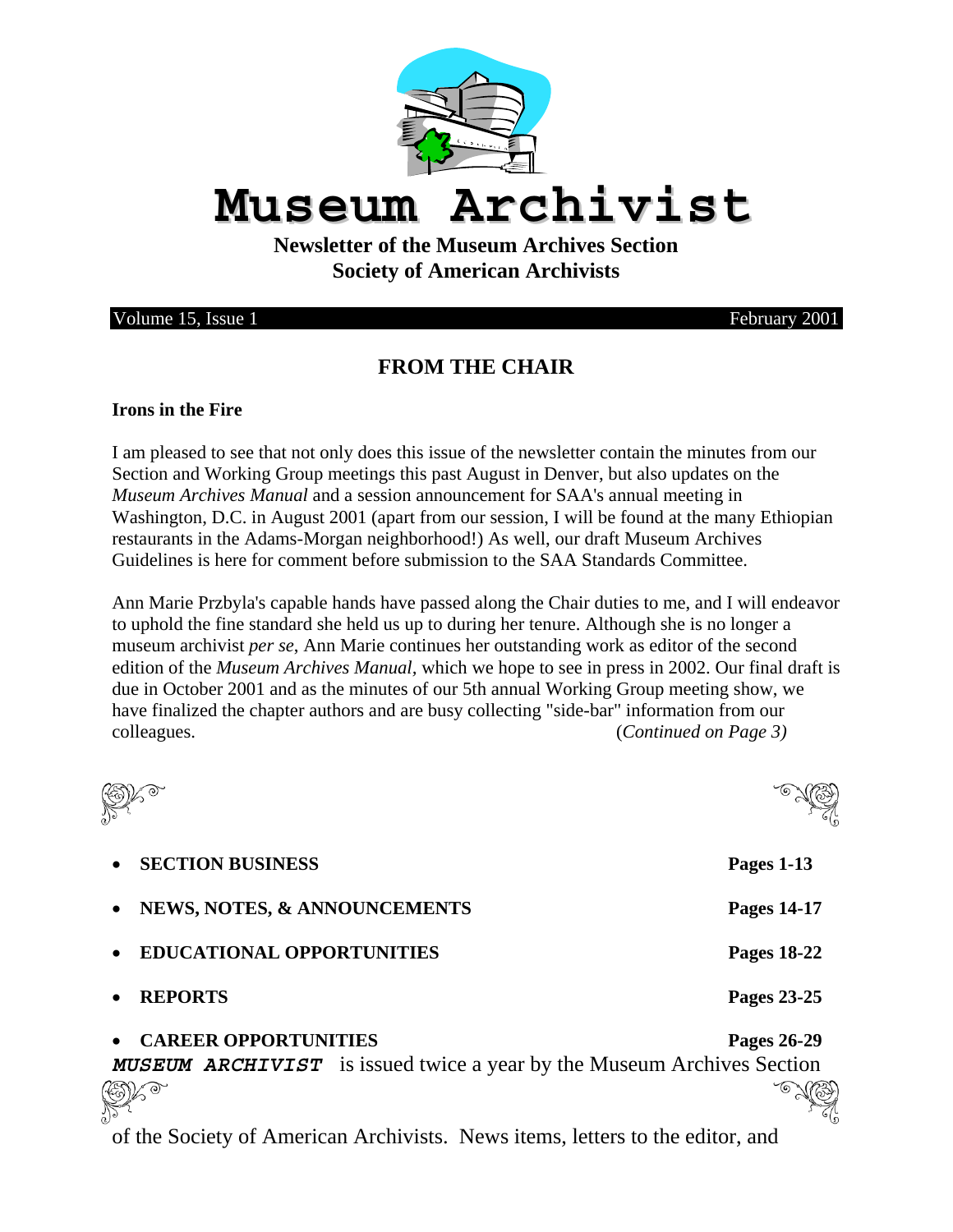comments from the archives community are welcome. An online version of this newsletter is also available (see page 3 for details.)

Deadlines for submissions are the  $15<sup>th</sup>$  of June and the  $15<sup>th</sup>$  of December. Please send all submissions to the newsletter editor at Smorris@dm-art.org.

## **SECTION OFFICERS**

## **CHAIR**

Sarah Demb Peabody Museum of Archaeology & Ethnology, Harvard University 11 Divinity Ave, Cambridge, MA 02138; Phone: 617-496-2994; Fax: 617-495-7535; Email: sdemb@fas.harvard.edu

## **RECORDING SECRETARY**

Ann Marie Przybyla New York State Archives, Region 4 Office Northway Plaza, Suite 1308-A, Route 9, Quaker Road, Queensbury, NY 12804 Phone: 518-798-5717; Fax 518-798-6119; Email: aprzybyl@mail.nysed.gov

## **NEWSLETTER EDITOR**

Sammie Morris Dallas Museum of Art 1717 North Harwood, Dallas, TX 75201; Phone: 214-922-1375; Fax: 214-954-0174; Email: smorris@dm-art.org

## **NEWSLETTER PUBLISHER**

Bart Ryckbosch The Art Institute of Chicago 111 S Michigan Ave, Chicago, IL 60603; Phone: 312-443-4777; Email: bryckbos@artic.edu

## **CONTRIBUTORS**

The editor wishes to thank the following individuals who contributed to this issue of *Museum Archivist*: Sarah Demb, Ann Marie Przybyla, Andrew Martinez, Deborah Wythe, Michelle Elligott, Bart Ryckbosch, Paula Stewart, and Lorraine Stuart.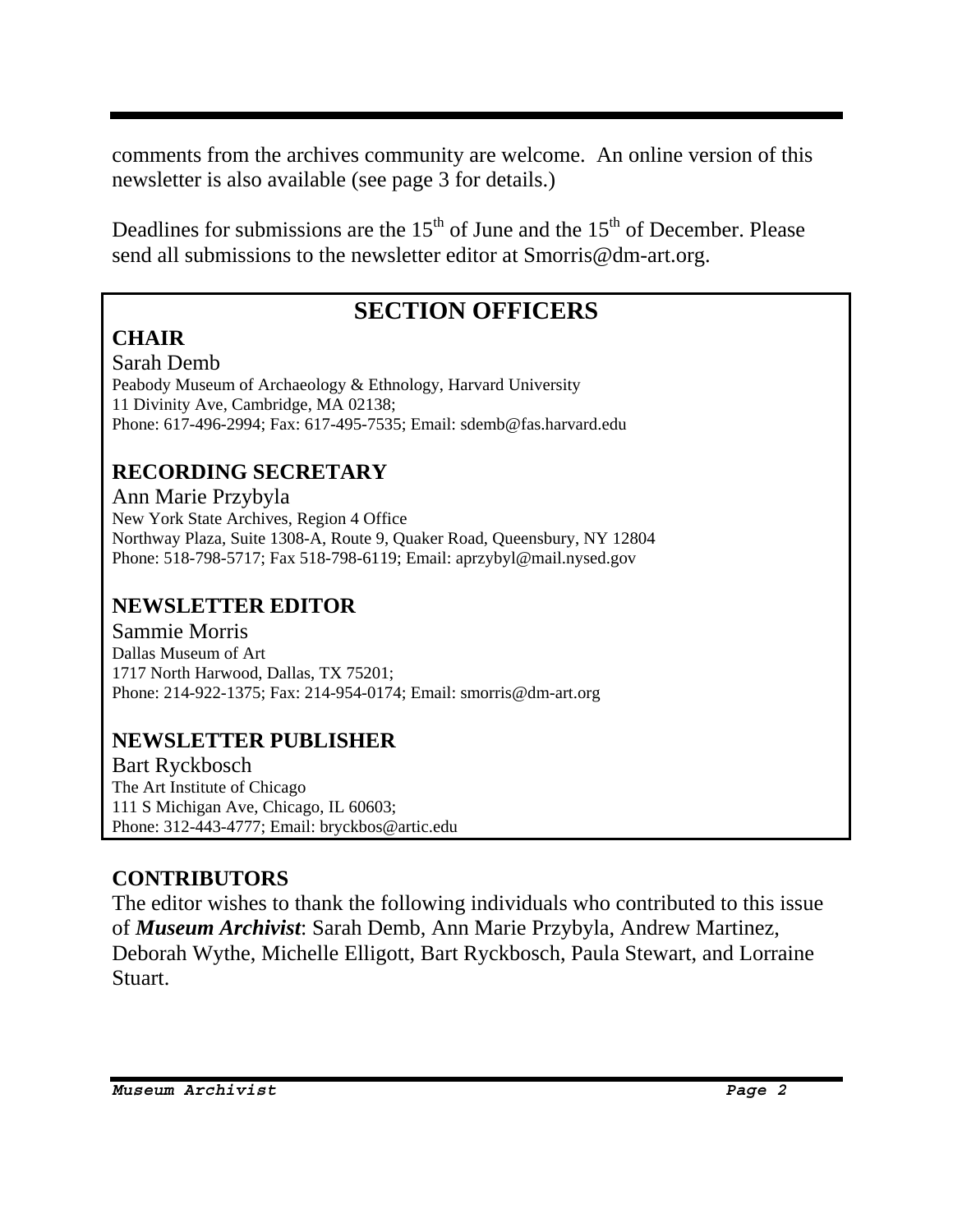#### **FROM THE CHAIR (continued)**

As per the section meeting minutes, we have circulated the draft Museum Archives Guidelines to other professional organizations for comments, and the version in this issue contains those updates. Once we've heard from you, we can then submit the Guidelines to the SAA Standards Committee for approval. With luck, we may have a published version suitable for dissemination by next August! Andy Martinez is now the Chair of the Guidelines Committee.

Our work on the Museum Archives Directory has slowed while a committee transition has taken place, but Alan Bain and Leah Prescott have offered to carry on, and work will resume in Spring 2001.

Finally, I am delighted to announce that our Section proposal for the Washington meeting has been accepted. Co-sponsored by the Architectural Records Roundtable and the Visual Materials Section, "Architectural Documentation Beyond the Blueprint" will highlight the variety of record types that may be used by researchers interested in the built environment, advocate "out of the box" thinking for architectural research, and consider issues of developing effective access points to draw architectural researchers to other resources beyond architectural drawings. I look forward to seeing many section members at the session.

We do not yet have a theme for our 6th annual working group meeting, but expect an announcement later this winter/spring. Please join me in extending a warm welcome to all

our new members and don't hesitate to send us questions, comments and columns via the section listserv!

*Sarah Demb, Museum Archivist Peabody Museum of Archaeology & Ethnology, Harvard University* 



## **GETTING CONNECTED… Access to the Museum Archives Section**

### *Museum Archivist* **Online**

The newsletter is available online at <chin.gc.ca/Resources/Forum/e\_forum.html> under "Feature Articles," for 15 days. After 15 days, it moves to "Newsletter" under the heading "Resources."

#### **The Museum Archives Listserv**

An individual can join the email distribution list by sending a message to: majordomo@fas.harvard.edu. Leave the subject line blank, and in the body of the email, type: subscribe SAAMUS-LIST [your email address]

Messages may be posted to: saamus-list@fas.harvard.edu.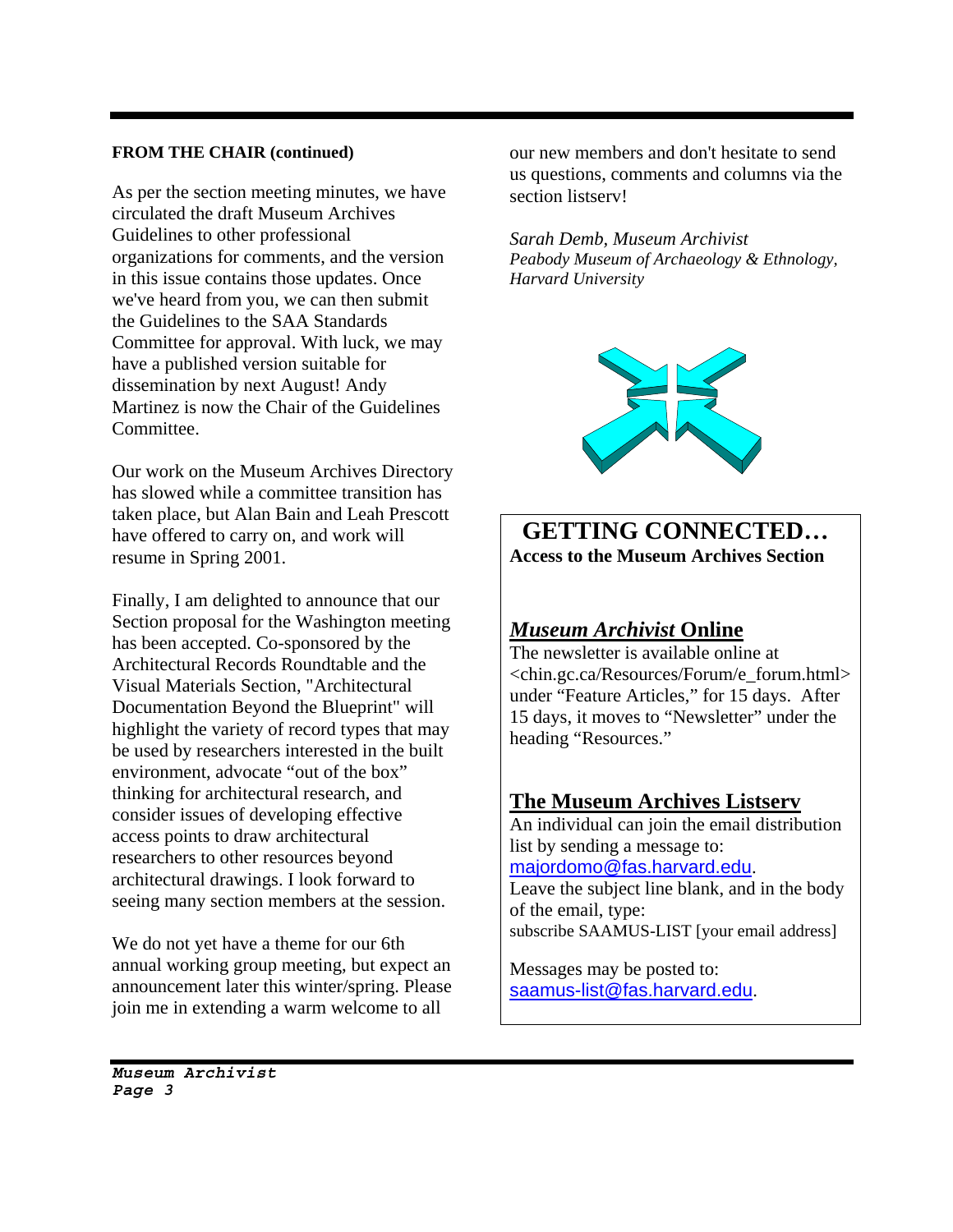#### **ANNUAL MEETING MINUTES MUSEUM ARCHIVES SECTION**  SAA Annual Conference

August 31, 2000, 8am-10am Adams Mark Hotel, Denver, CO

After introductions and a review of the agenda, Sarah Demb, incoming Chair of the Section, began the meeting.

#### **Museum Archives Directory**

Ann Marie Przybyla reported on the status of the directory of museum archives, explaining that Judy Turner of the Milwaukee Public Museum felt that her institution could no longer host the directory on its web page. After section members agreed that work on the directory should continue, Alan Bain volunteered to take on the project and mount it on the Smithsonian website, with a link to the SAA web page. He inquired about the current status of the directory and asked that all work to date be sent to him in an electronic version, if possible.

#### **Museum Archives Guidelines**

Polly Darnell reported that she had earlier attended a meeting of SAA's Standards Committee, which reviewed the current draft of the guidelines for museum archives. Among other suggestions, the Committee had recommended that the guidelines be submitted to affiliate groups for comments. A spirited discussion followed, during which Polly asked Kris Kiesling of the Standards Committee, who was present at the section meeting, whether we were on the right track. Kris responded "yes," but the guidelines needed more specificity to "give it teeth." Alan Bain stated that the draft should first

and foremost be presented to the American Association of Museums (AAM), which should be encouraged to consider adherence to the finished guidelines a prerequisite for accreditation amongst its member institutions. After further discussion, it was agreed that several section members would be responsible for presenting the draft to a minimum of eight museum and historical organizations.

Maureen Melton asked whether it was necessary to circulate the draft again to section members for review. Polly responded by asking section members whether they would allow the guidelines committee to make the revisions and send the finalized draft directly to the Standards Committee. The Guidelines Committee consists of Deborah Wythe, Mary Elizabeth Ruwell, Paula Stewart, Polly Darnell, Sammie Morris, Andy Martinez, and Sarah Demb. With general consent from the section, Polly agreed that the committee would have the final version complete in time for publication in the February newsletter.

Polly announced that Andy Martinez would be assuming primary responsibility for the project, and that further comments could be directed to him at amartine@risd.edu.

Polly then asked whether the final product would be published by SAA. Kris Kiesling responded that SAA would probably automatically produce the guidelines either electronically or in *Archival Outlook*, as it had the standards for college and university archives. Kathleen Williams observed that it was therefore important to receive SAA's *(Continued on next page)*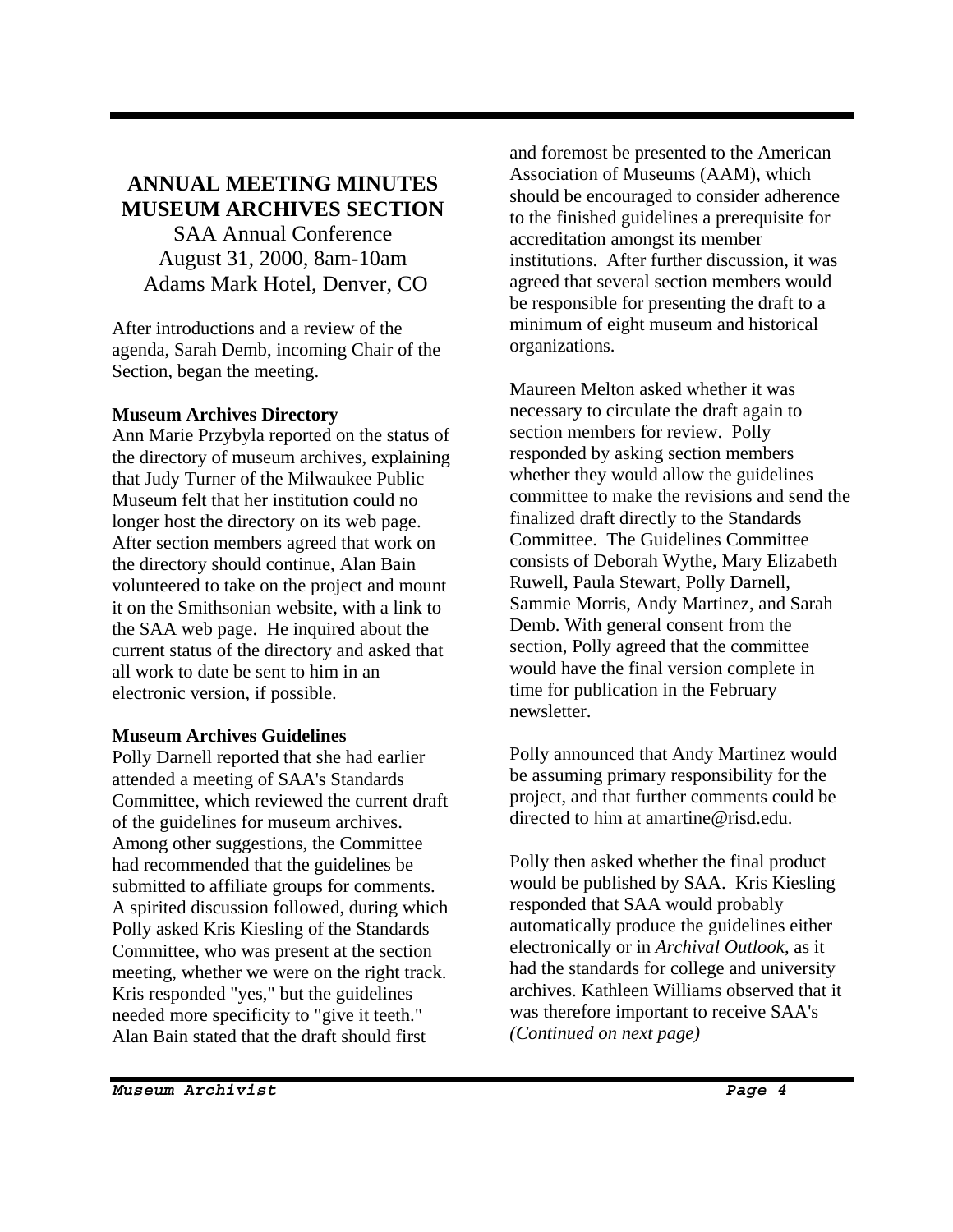endorsement. If the section wanted to produce a glossy brochure for distribution, however, it would have to apply to Council for funding. In response to a question concerning the section's level of control over the brochure's design, Kris Kiesling noted that we would be required to work on the design in conjunction with the Council liaison, as well as with Teresa Brinati in **Publications** 

#### **SAA Standards Committee Liaison**

Kris Kiesling asked if she could "make a pitch" on behalf of the Standards Committee. She explained that SAA was interested in achieving broad-based participation in response to issues proposed by such standards-setting organizations as NISO and ISO. To achieve that goal, members of the SAA Standards Committee were asking sections and other SAA groups to designate a liaison to the committee who would periodically be asked to review and comment on standards drafts. Anyone interested in the responsibility should submit his or her name to Sarah Demb, who would then notify the Standards Committee. Bernadette Callery from the Carnegie Museum of Natural History subsequently volunteered to serve as the section's liaison.

#### **Museum Archives Publication**

Ann Marie Przybyla reported on the status of the upcoming publication on museum archives, noting that, after some unexpected delays, she had signed a contract with SAA to be general editor of a work that would be comprised of contributions from herself and other museum archivists. She further related that a working group had convened the previous day to discuss appropriate material to include in the publication's sidebars. At a

meeting following the working group, attendees had volunteered to assume responsibility for writing almost all of the proposed chapters. Contributors to the manual now include Susie Anderson, Sally Brazil, Polly Darnell, Sarah Demb, Fynnette Eaton, Marisa Keller, Susan Koutsky, Paula Stewart, Kathleen Williams, and Deborah Wythe. [Additionally, after the section meeting, Fred Calabretta agreed to write the chapter on oral history]. According to an agreement they were expected to sign with SAA, all contributors will receive a small honorarium and complimentary copies of the book upon publication.

#### **Museum Archives Newsletter**

Paula Stewart announced that she would be relinquishing her position as editor of the museum archives newsletter because of pressing responsibilities resulting from construction at her institution, the Amon Carter Museum. Paula thanked Bart Ryckbosch for his role in copying and distributing the newsletter and introduced Sammie Morris as the new editor. All contributions to the newsletter can be forwarded to Sammie Morris at: Smorris@dm-art.org.

#### **SAA Conference Program 2001**

Polly Darnell announced that the theme of next year's SAA Conference was "Globalization." This led to a general discussion on possible topics for a session proposal, or proposals from the section. Polly noted that the NEDCC was involved in an international consulting exchange program with Cuba and former Eastern Bloc countries. Maygene Daniels proposed that a session could focus on examples of museum *(Continued on next page)*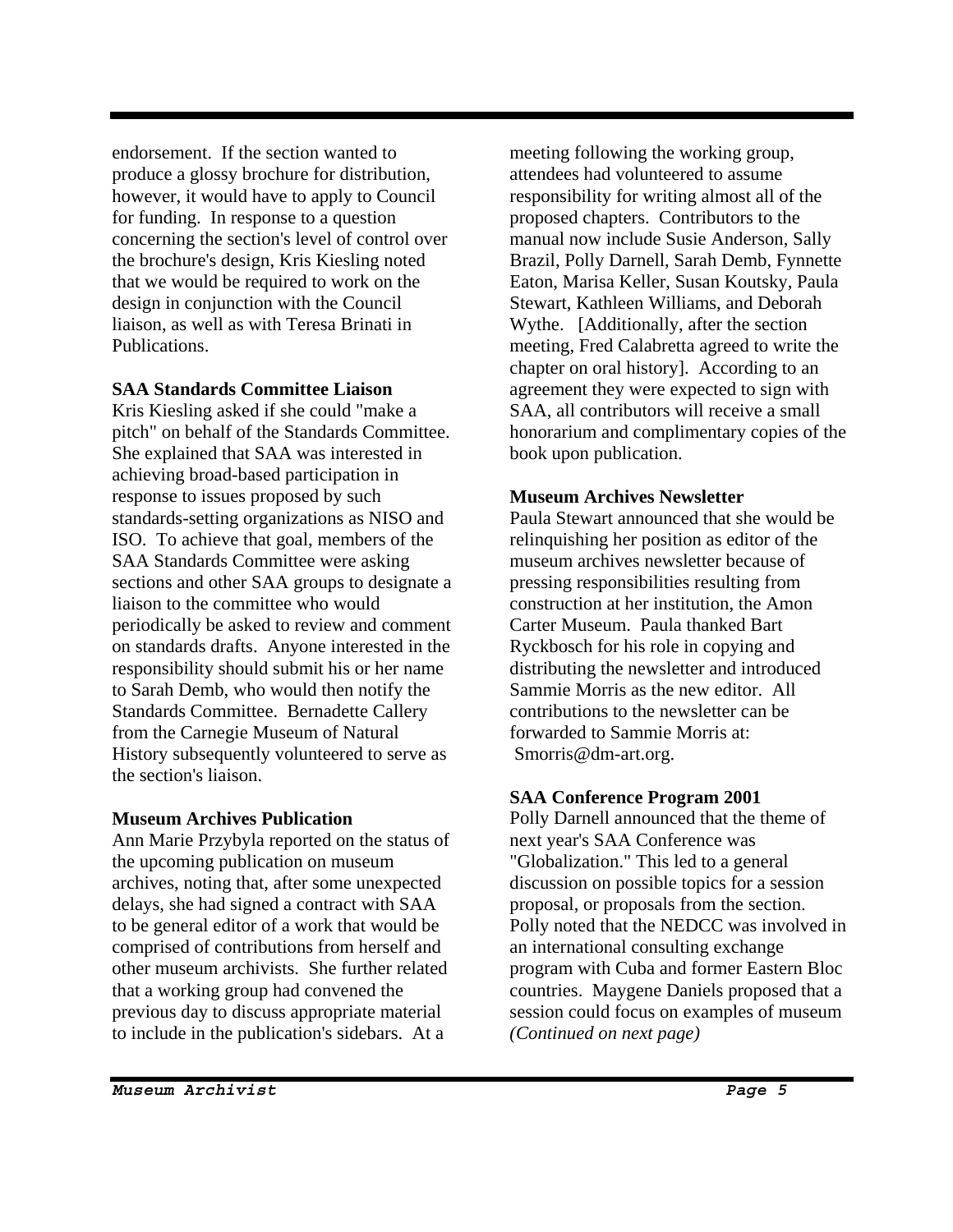archives in other countries. Michelle Elligott responded that MOMA had contact with museums in Eastern Europe, Latin America, and Asia, none of which had what we would call archives but exhibited an interest in records and how to find them. Alan Bain noted that, although interesting, it would be difficult to develop a session from these observations.

Maygene then noted that interest in Holocaust-related records was bringing an awareness of the importance of museum archives and international cooperation to the forefront. Susie Anderson asked whether it would be relevant to have a session featuring scholars who were researching records relating to repatriation. Several section members questioned the current status of research into Nazi-looted art, and Deborah Wythe noted that inquiries in that area were generally winding down.

Other ideas for sessions not focusing on globalization were then discussed, including access to provenance information and cooperative access programs. Deborah Wythe observed that one of the more problematic issues confronting museum archives was the management of noninstitutional records created for one purpose but having secondary historical significance. She cited the papers of architects and architectural historians as an example and also noted that museum archives were frequently custodians of collectors' records. Bart Ryckbosch added that the Art Institute of Chicago had several collections from art appraisers. Deborah Wythe agreed to follow up on this idea as a potential session.\*

Maygene Daniels asked whether the 2001 conference, to be held in Washington, D.C., would be an appropriate opportunity to acknowledge the history of the museum archives movement, initially sponsored and supported by the Smithsonian Institution. Maureen Melton responded that perhaps an event, rather than a session, could be planned. A tour of the Smithsonian Institution Archives, essentially the "mother ship" for museum archivists, was mentioned as one possibility.

The meeting was adjourned at approximately 9:30 a.m.

*Ann Marie Przybyla New York State Archives* 



*\*Editor's Note: The Section's Proposal, "Architectural Documentation Beyond the Blueprint," has subsequently been accepted by SAA.*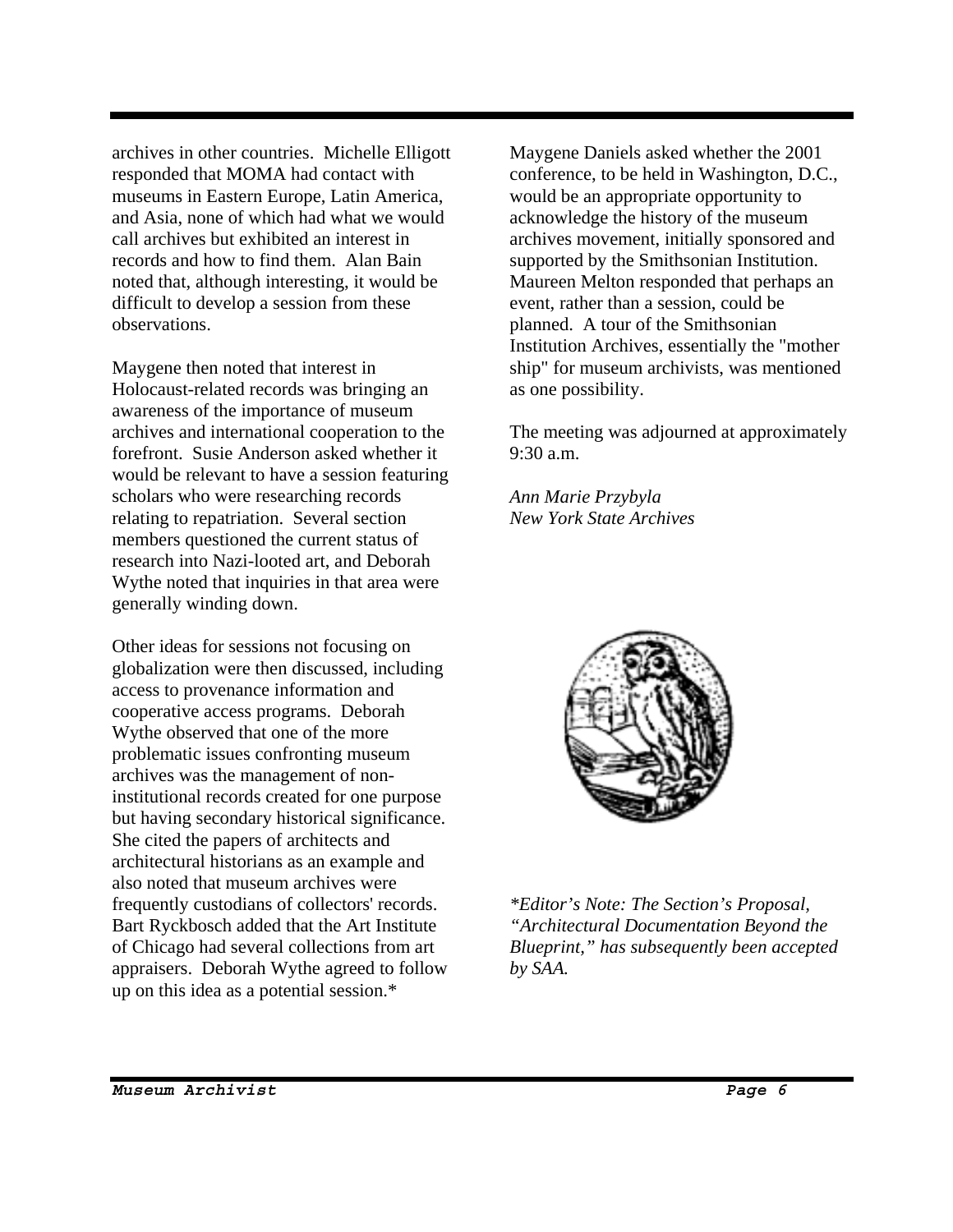

#### **MUSEUM ARCHIVES GUIDELINES: AN UPDATE**

At the Museum Archives Section Meeting in Denver (August 31, 2000), Polly Darnell presented a revised draft of the Museum Archives Guidelines. Kris Kiesling from the SAA Standards Committee accepted our invitation to attend the meeting and shared her thoughts on the version of the guidelines. Kris suggested that we should solicit feedback on the draft from representatives of our intended audience, i.e. museum professionals and organizations outside of the Museum Archives Section. Several Section members volunteered to present the guidelines to archival, historical, and museum associations for comment. The group also decided that the guidelines would benefit from the addition of a brief introduction.

A newly revised draft of the Museum Archives Guidelines, reflecting input and comments from individual Section members as well as representatives of the American Association of Museums, the American Association of State and Local History, the Association of Art Museum Directors, the Museum Association of New York, the New England Archivists, the New York State Council on the Arts, the Society for the Preservation of Natural History Collections, and the Texas Association of Museums, has been printed on the following page. The Guidelines Committee welcomes final comments on the revised draft until March 15, 2001. We will then submit the guidelines to the SAA Standards Committee for approval. Upon approval from the Standards Committee, the guidelines will be sent to the Publications Committee for printing and distribution.

I would like to thank those Museum Archives Section members who have sent me suggestions for fine-tuning the guidelines and especially those members who brought the guidelines before the various museum and historical organizations. I would also like to thank fellow Guidelines Committee members Sarah Demb, Deborah Wythe, Sammie Morris, Mary Elizabeth Ruwell, and Paula Stewart for their assistance and to recognize Polly Darnell for her work as the previous Committee Chair.

*Andrew Martinez*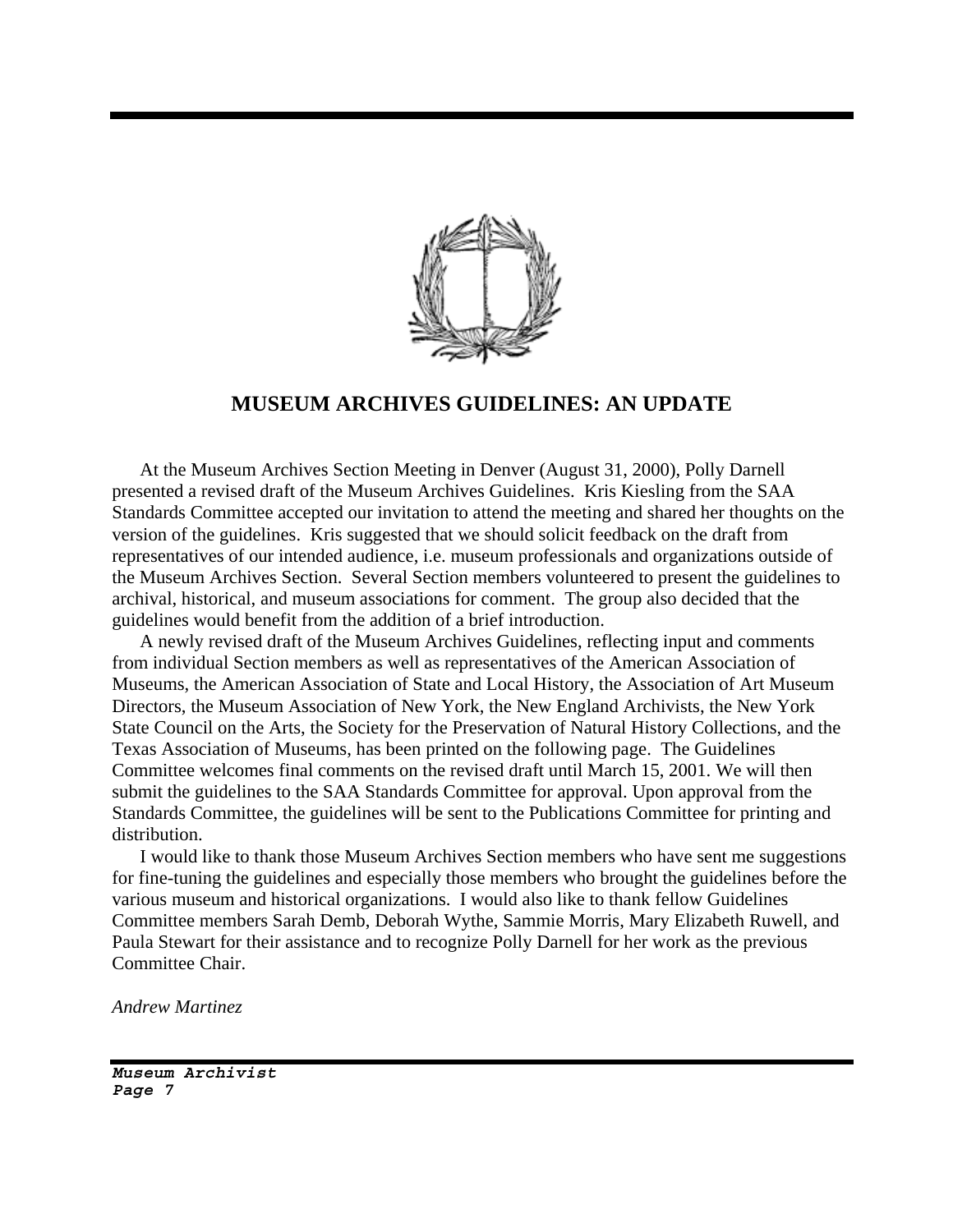*Rhode Island School of Design*

## **MUSEUM ARCHIVES GUIDELINES Society of American Archivists Museum Archives Section**

#### **Introduction**

Institutional records document the history and development of a museum, its collections, exhibitions, and programs as well as the contributions of individuals and groups associated with the museum. These records are unique and irreplaceable assets of the organization. It is recommended that a museum maintain an active, professional archives program to systematically collect, organize, preserve, and provide access to its institutional records of enduring value and to recommend policies and procedures for the creation, maintenance, and ultimate retention or disposition of current museum records in all formats. By supporting an archives program a museum not only promotes its own history but also ensures that its vital records are preserved and that information resources are readily available to support the work of its staff and meet the research needs of scholars and the general public.

#### **1. Definitions and Scope**

A museum's archives identifies, preserves and administers records of long-term and permanent administrative, legal, fiscal, and research value not in current use. Records may be in any form – including, but not limited to paper, electronic, photograph, and magnetic tape. A museum's archival records would include:

a. Institutional records, in particular those which relate to administration at all levels. For example: correspondence, memoranda, board minutes, financial records, reports, grant records, departmental files, architectural plans, documentary photographs and negatives, film, audio and videotapes, and publications created by the institution.

- b. Collection records, such as object or specimen files and records of exhibitions and installations. These may be housed in the archives or, if actively used, in the curatorial, registration, or collections management offices.
- c. Acquired records, such as papers of individuals and organizations, which promote the museum's mission through their relation to subject areas of particular interest to the institution (e.g., science, anthropology, natural history, art, history) and which add value to the museum's collections and exhibition programs.

#### **2. Mission Statement**

The archives should have a mission statement, approved by the director of the institution and ratified by appropriate governing bodies, which defines the authority of the archivist within the organization, and the parameters of the archival program. The statement should explicitly recognize the archivist's role in the institution's records management program. All general policy statements concerning the archives should be in writing and approved by the appropriate authority.

#### **3. Status of the Archives**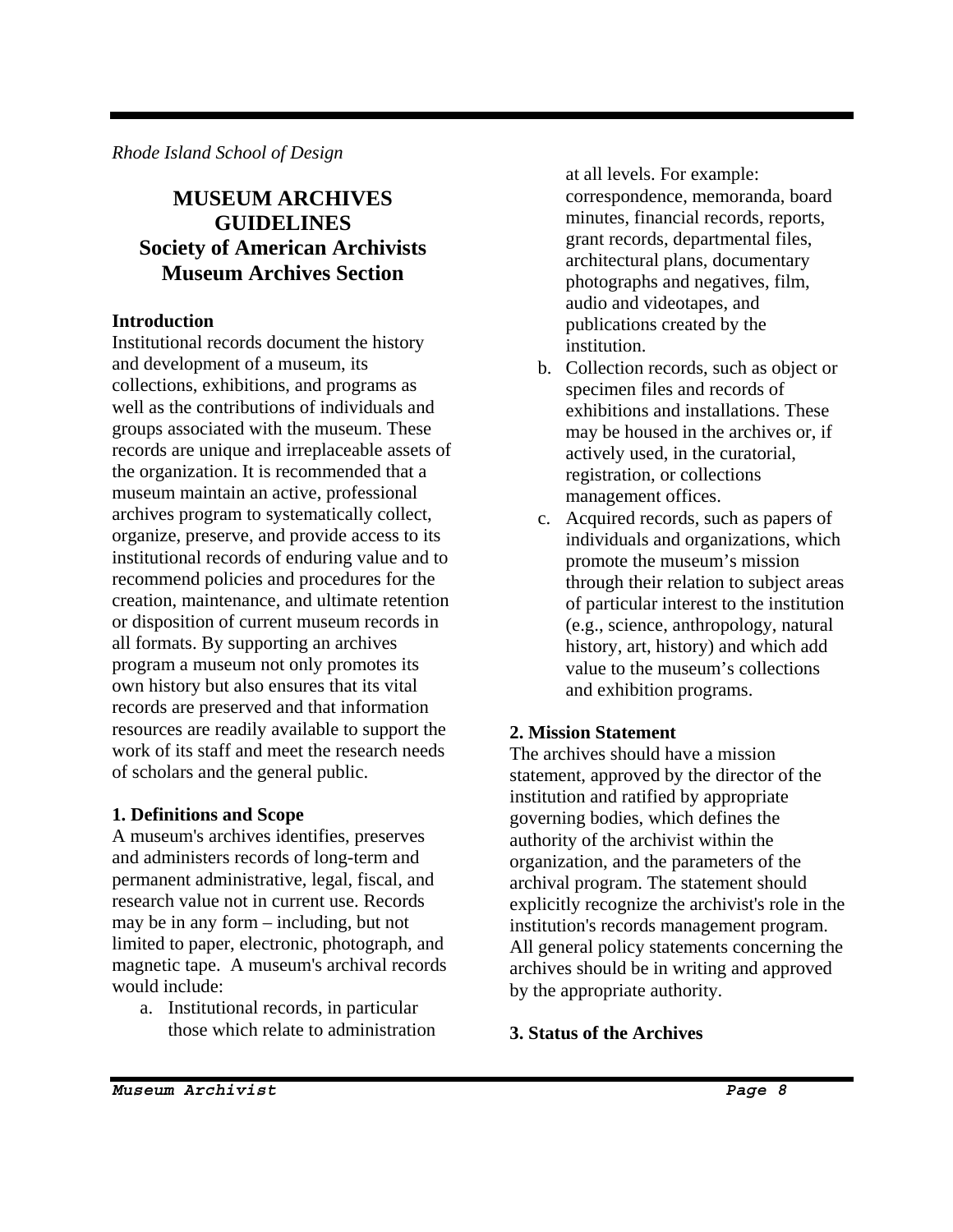The archives should be an entity within the institutional administrative structure, supervised by an individual having custodial and related authority delegated by the director of the institution. When practical, the archives should be a separate department.

#### **4. Professional Archivist**

The museum should have a professionally trained archivist. If resources do not permit this level of commitment, expert advice should be sought in the development of the institution's archives and archival training provided to the staff member made responsible for them. The functions of the archivist are to appraise, acquire, arrange, describe, preserve, and make available the records of the institution and collections of related records acquired from outside the institution.

#### **5. Institutional Records and Personal Papers**

The institution should have a statement of policy, which clarifies the difference between the official records of the museum and documents which might be considered the personal property of curators, directors, members of governing bodies, and other relevant positions. This is to discourage such persons from taking, as their own property, records that belong to the institution and may be an integral part of the institution's archives. Donation of personal records to the institution's archives is strongly encouraged in order to promote the preservation of significant records not created by the institution itself.

#### **6. Acquisition Policy for Collected Records**

The museum should define and make public an archives acquisition policy, which

delineates the collecting of records other than those created within the institution itself. The collecting activities and acquisition policies of other institutions should be taken into account to avoid unnecessary competition. The policy should describe the conditions and procedures for accessioning and deaccessioning documents and collections that are not official records of the museum.

#### **7. Criteria for Retention of Museum Records**

The archivist must be involved in the determination of how long and under what conditions particular records are to be kept. The criteria for permanent retention include:

- a. Evidence of the structure, development, mission and functions of the institution over time.
- b. Documentation of the actions, decisions, policies, and fiscal and legal rights and responsibilities of the institution.
- c. Research and informational value.

#### **8. Current Records**

The advice of the archivist should be sought on policies and guidelines pertaining to the creation, maintenance, disposition, and preservation of institutional records (including electronic records and systems) with the aim of avoiding the unnecessary creation of duplicate records and the needless retention of nonpermanent records. The archivist should be consulted for recommendations on the protection of permanently active records of archival value in non-custodial situations (such as collection or accession records under the care of the registrar, collections manager, or curator and computer network backups under the control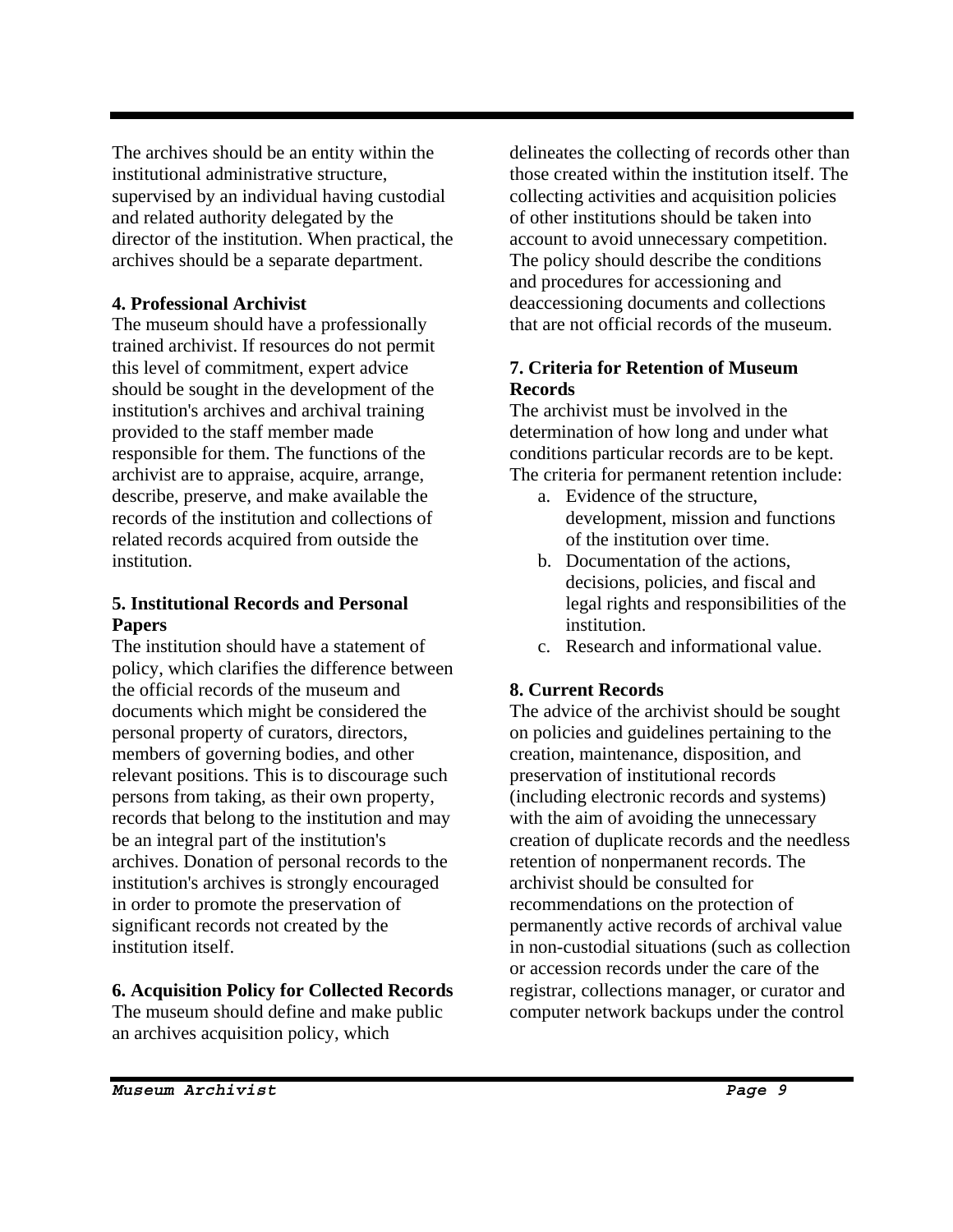of the information technology staff). The Archivist should also approve the appropriate disposition of records which do not have permanent value.

#### **9. Location and Conditions**

- a. The archives should be located in a separate and secure area with adequate protection against fire, flood, vermin, theft, and other hazards.
- b. Temperature and humidity should be controlled, at no greater than 70 degrees F and 50% relative humidity. Certain records may have special requirements.
- c. To prevent flood damage, archives should not be placed below ground level.
- d. If neither suitable accommodation nor adequate staff can be provided for the archives, the institution should consider:
	- i. Placing its records in a nearby archival repository willing to administer them on a continuing basis.
	- ii. Forming or joining a consortium whereby several institutions cooperate to ensure that their archives receive adequate care.
	- iii. Contributing to cost in the above choices.

#### **10. Arrangement, Description, and Preservation of the Records**

- a. The archivist organizes records in keeping with the professional principles of provenance and the sanctity of original order whenever possible.
- b. The archivist produces written descriptive inventories, guides and other finding aids in accordance with accepted archival standards and makes them generally available.

c. The archivist implements basic preservation measures such as the use of acid-free folders and boxes.

#### **11. Access**

Subject to reasonable restrictions on the grounds of fragility or confidentiality, records should be available to staff members, scholars, and other persons demonstrating a need to consult the material for research purposes. Access policies and restrictions should be in writing and applied equally to all researchers. Reference service should be provided to both on-site researchers and those at a distance.

*Andrew Martinez Rhode Island School of Design* 

## **Revisions and Comments on the Current Guidelines Draft Should Be Directed To:**

**Andrew Martinez Rhode Island School of Design Archives 2 College Street Providence, RI 02903 Email:** amartine@risd.edu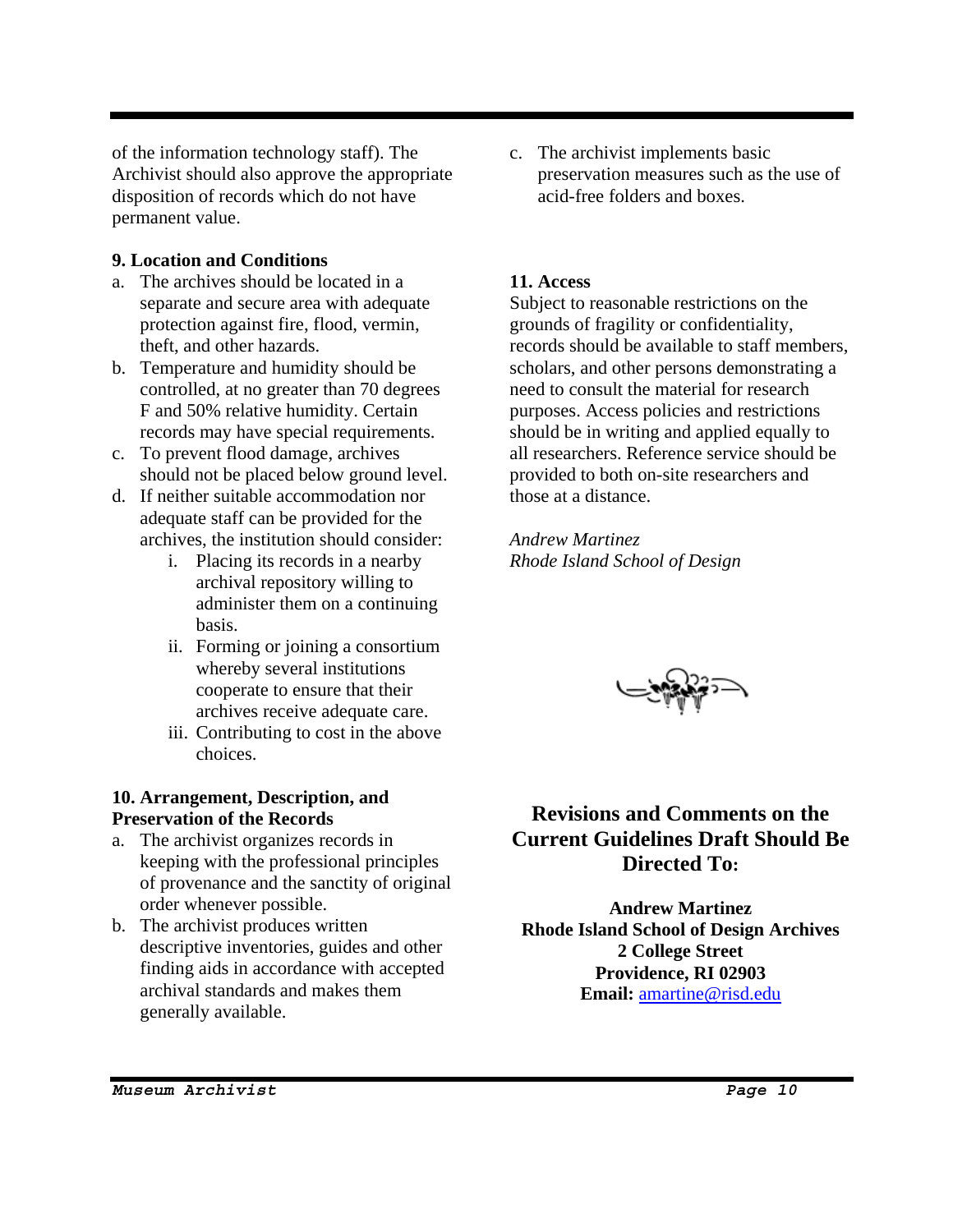**DEADLINE: MARCH 15, 2001**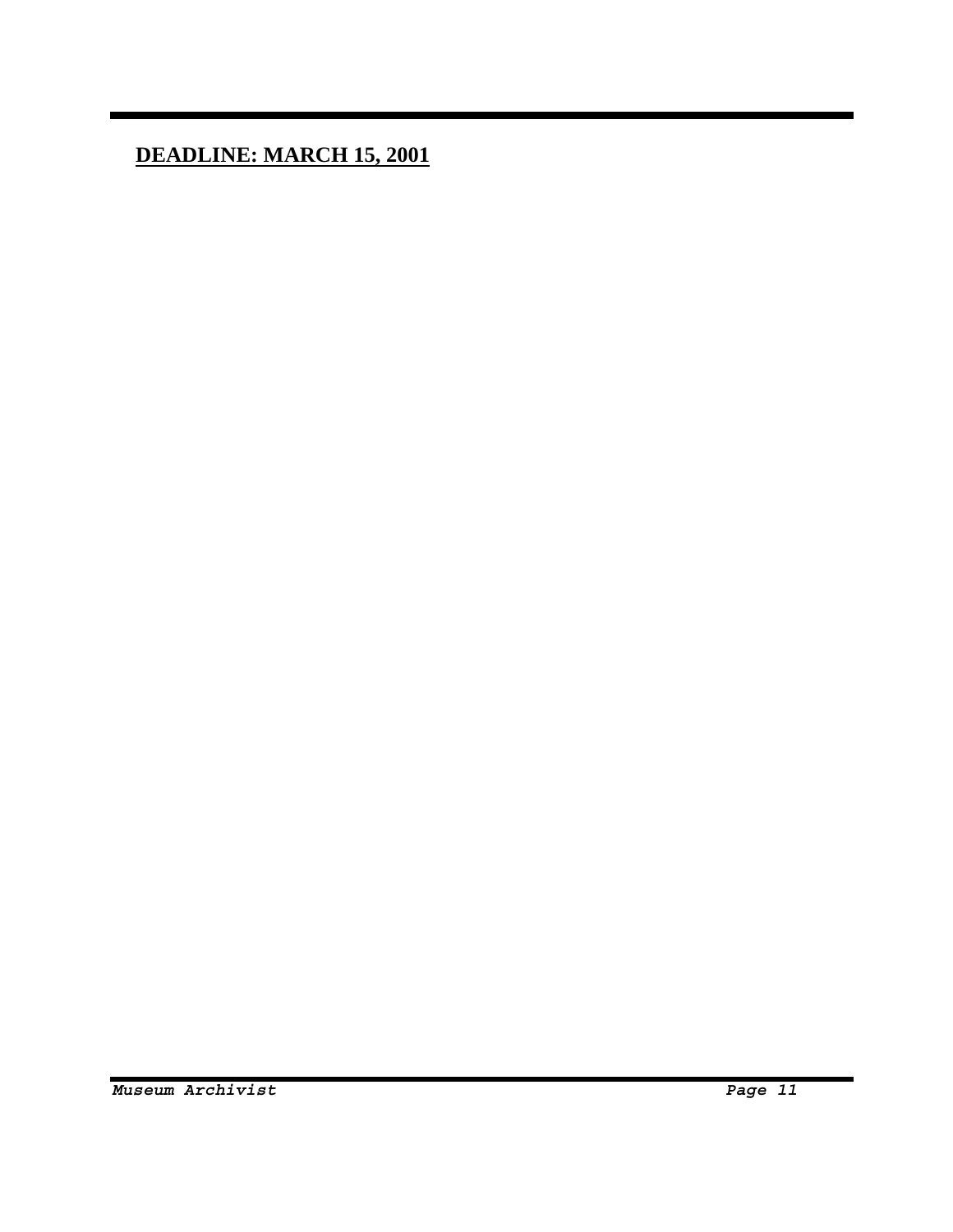#### **MUSEUM ARCHIVES MANUAL Working Group Minutes**

This year's Section working group at SAA in Denver focused on brainstorming and exchanging ideas for the new Museum Archives manual. The following report intends to give a sense of the issues covered—the purpose was to allow writers to identify people who might have good ideas and stories that will feed into their chapters and we proceeded in a stream of consciousness fashion, with a formal agenda. As always, Section members contributed energetically to a lively discussion.

The manual, now approved by the SAA Publications Committee, will be a cooperative project managed by general editor Ann Marie Przybyla. The final writing assignments, hammered out during the working group meeting, include a history of the museum archives movement (Ann Marie Przybyla); museum organization & recordkeeping (Deborah Wythe); getting started (Sue Koutsky); records surveys (Wythe); appraisal (Kathleen Williams); records management (Paula Stewart); accessioning (Sarah Demb); arrangement (Polly Darnell); description (Williams & Wythe); preservation (Demb); oral history (Fred Calabretta); research use (Susan Anderson & Marisa Keller); security (Paula Stewart); audiovisual (Williams); photographs (Keller); electronic records (Fynette Eaton); NAGPRA (Demb); repatriation of Nazi-looted art (Przybyla); and resource guide (Sally Brazil). Two special format topics are still to be assigned: artifacts, and field records and scientific notebooks.

**Please note that all the writers will be looking for "sidebar" material to give personal experiences; information about how topics vary in different types of museums; and photos, photos, photos**. Please contact any of the authors to offer your help, or respond when they call you (and they will!).

The group discussion ranged widely as participants shared information, concerns, and suggestions. Among the topics were: the Belmont conference photos at the Smithsonian Archives; the often confusing placement of records in institutions with both libraries and archives; the importance of museum publications; art collections within science museums and other "limbo collections"; architectural models; intermingling of personal and institutional records; undoing previous attempts at arrangement that resulted in records 'mining,' created series, and compendia; science museum curatorship (research as opposed to exhibitions).

The relationships between archivists and other museum staff members were discussed at length, with some of the conclusions as follows. Archivists love registrars. We serve as consultants for proper preservation. We need to take a proactive role in seeking records (especially electronic records). We need to build trust and have patience. We may need to deal with all works on paper, not just documents, and we must think about ways to maintain links and context between object collections, related documents, and works on paper. A well-defined collection policy may save us from having to accept the odd memorabilia that curators and directors sometimes obtain. We may have to deal with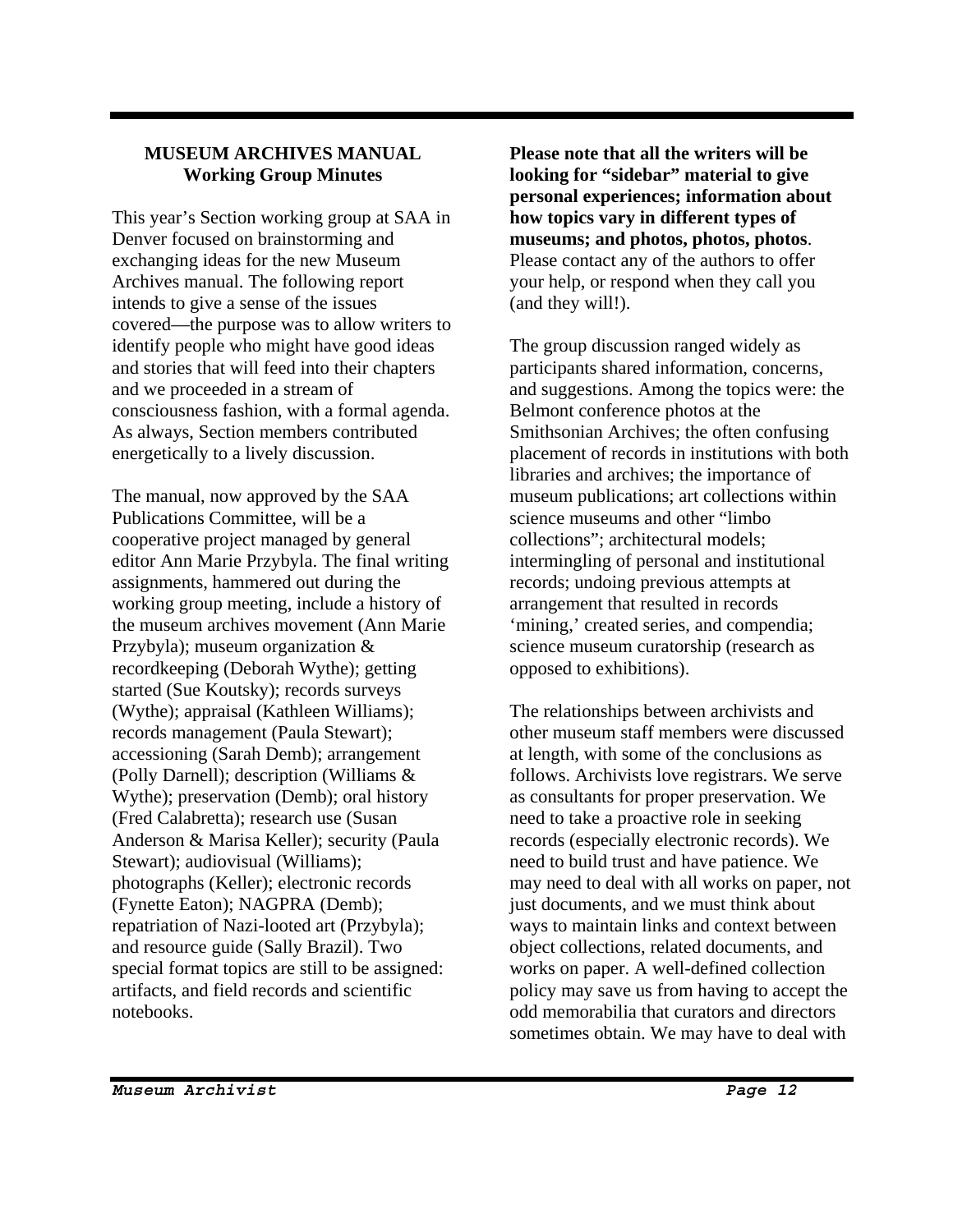a distinction between photographs as works of art and photographs as documentation. In a small museum, the archivist may have multiple roles and it is important to create and maintain a separate, specific archivist job description. The paper and online systems of an institution may (and probably should) be somewhat parallel; cultivate a close relationship with your information technology people and keep track of changes so that critical information doesn't go offline.

The session ended with deadlines: the final draft is due to the editor in June 2001 (the SAA publication deadline is October 2001). Ann Marie's new email address is aprzybyl@mail.nysed.gov.

*Deborah Wythe Brooklyn Museum of Art* 



#### **"Architectural Documentation Beyond the Blueprint"**

The speakers will discuss three different record formats, each of which provides a distinct approach to architectural documentation. The presentations will all be richly illustrated with slides. Architectural historian William Henry Goodyear (1846- 1923) created a large collection of building techniques. Laura Peimer (Brooklyn Museum of Art) will discuss the uses of Goodyear's visual record to support research purposes as diverse as the study of how this type of evidence influenced architects of Goodyear's own era and the use of photographic evidence in historic preservation.

Sally Brazil (Frick Collection) will consider the relationship between The Frick Collection and architect John Russell Pope and his partners, as documented in the Frick's institutional archives. These institutional design and construction records are essential to a complete interpretation and understanding of the architects' work.

Sherri Birk (AIA) will discuss the value of postcards in documenting transformation in the cultural landscape, including street scenes, public spaces, natural disasters, and world's fairs.

*Sarah Demb Peabody Museum of Archaeology & Ethnology, Harvard University* 

#### **SESSION PROPOSAL SAA Annual Meeting 2001**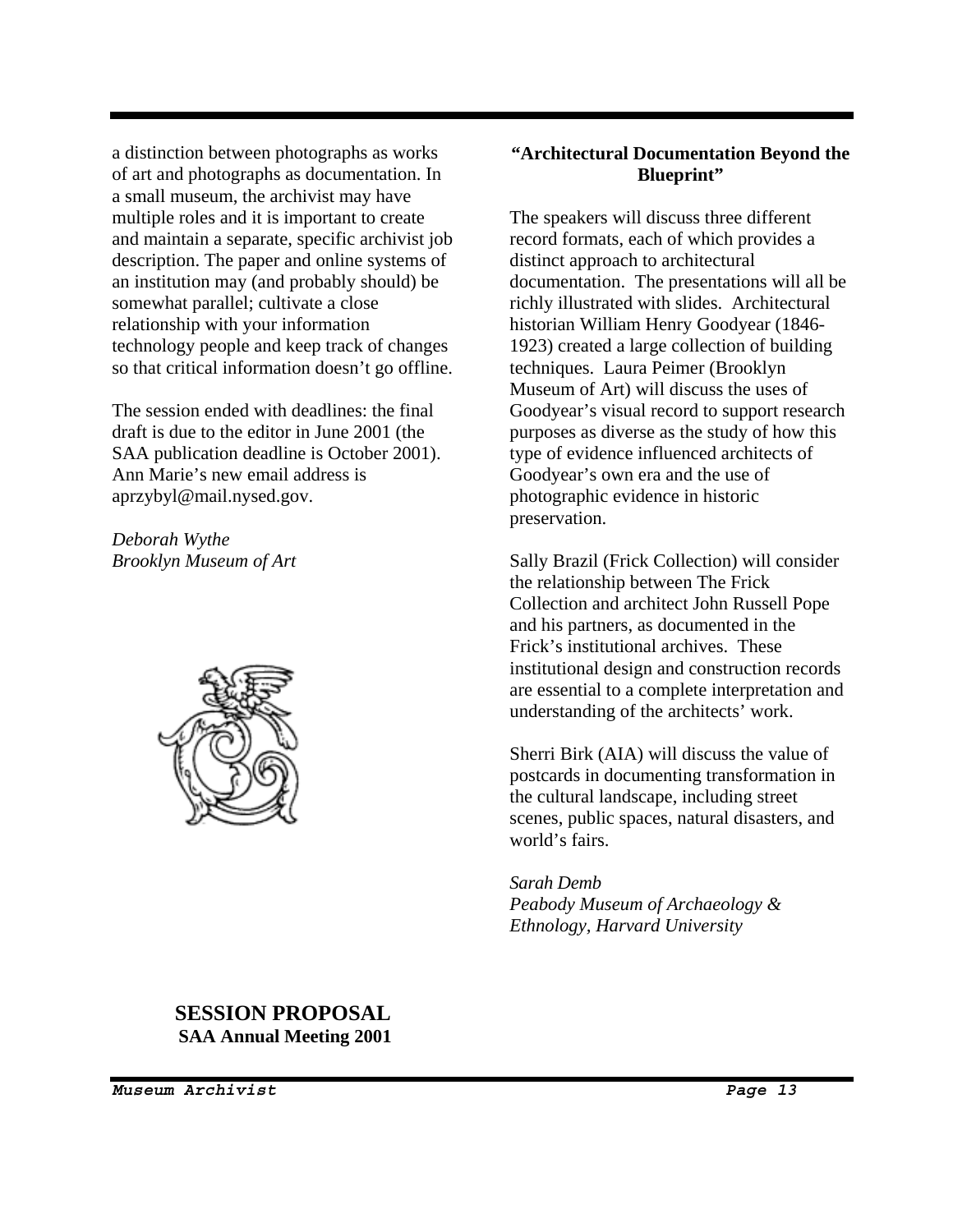## **FROM THE EDITOR**

This issue contains my first editorial column for *Museum Archivist*, released at the beginning of a very ambitious new year both for myself and for our section. I was a little intimidated at first about taking on this newsletter, as it has been so ably managed in the past by my predecessor Paula Stewart. Paula edited the *Museum Archivist* for four years, and her dedication and hard work are evident in every issue she compiled. Thank you, Paula, for your wonderful years of service and for all the helpful advice you've given me.

As those of you who are acquainted with me know, I'm now entering my second year as Archivist at the Dallas Museum of Art. I've spent the last few weeks looking back on all that has happened in the first year for our department—the creation of the archives, the identification of our museum's historical records, the consolidation and re-housing of those records, and the outfitting of a new archives storage space. This year, the archives staff will work diligently to create finding aids for our priority record groups, such as our oft-requested exhibition records. Looking back, I am pleased to be part of an evolving profession, one in which we can make a real difference by providing museums access to vital information.

This is an exciting time to be a museum archivist, as more and more museums are realizing the importance of having someone to manage their historical records. With the upcoming publication and dissemination of our Museum Archives Guidelines and an updated version of the Museum Archives manual, our section is leading the way in educating museum administrators on the importance of museum archives. As museums celebrate historical milestones (such as centennial celebrations) more and more of us will be called upon to help these institutions organize their records and recall their histories.

I would like to extend a sincere thanks to everyone who has contributed to the hard work of our section this past year. Here's to a promising new year, one that will hopefully prove to be an even better one for museums everywhere.

*Sammie Morris Dallas Museum of Art*

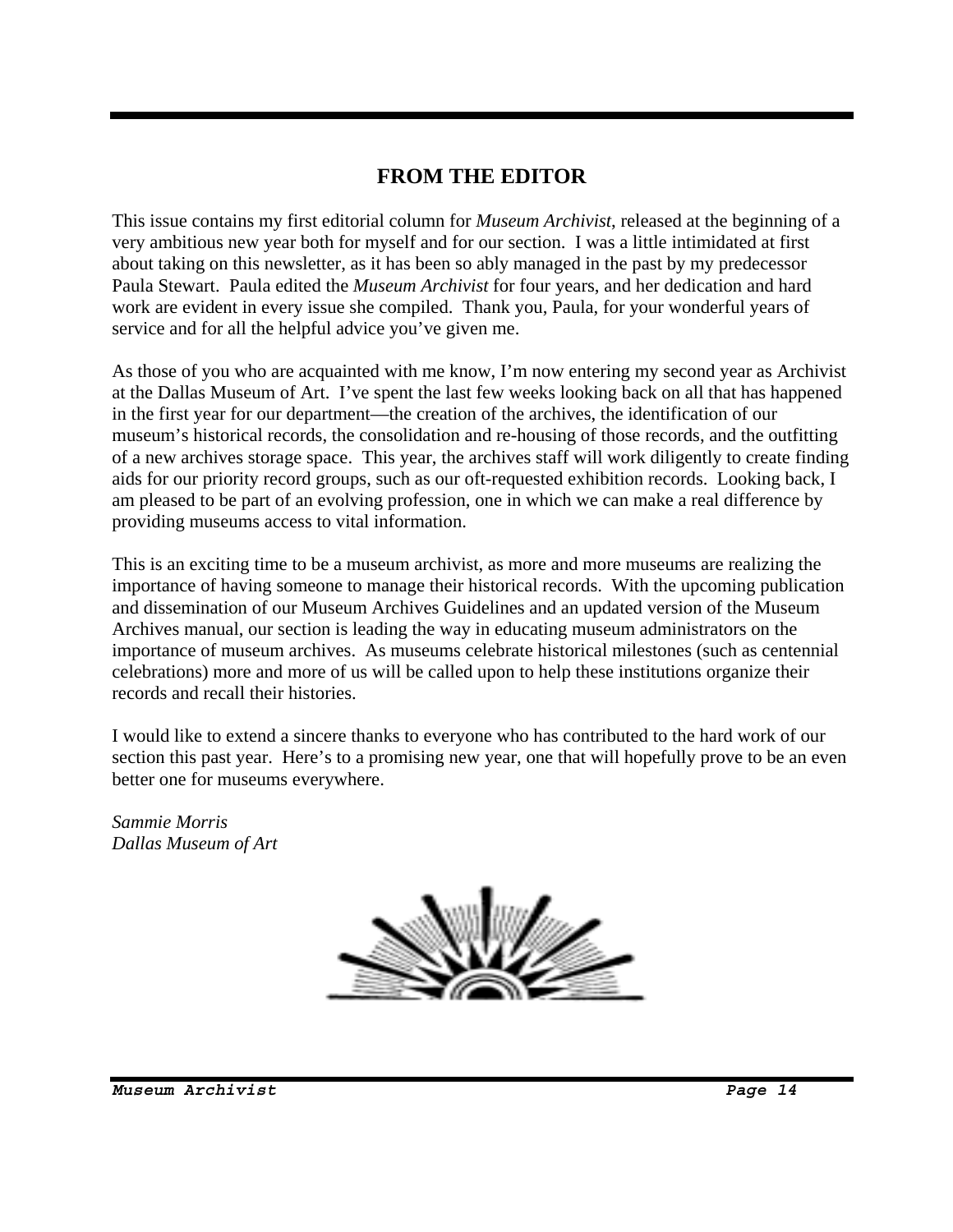

## **NEWS, NOTES, & ANNOUNCEMENTS**

#### **New Archives Listserv**

The Western Archivists Listserv, or West\_Arch, is a new listserv established for the following archival organizations of the Western United States: the Society of California Archivists, Conference of Inter-Mountain Archivists, Northwest Archivists, Rocky Mountain Archivists, and the Society of Southwest Archivists.

#### **MARAC Finding Aids Awards**

Submissions are now being accepted for the 2001 MARAC Finding Aids Awards to recognize outstanding achievement in the preparation of finding aids, paper or electronic, by institutions within the MARAC region (NY, NJ, PA, MD, DE, DC, VA, WV). Nominated finding aids must have been available to the public in the calendar year 2000. Monetary awards will be presented at the spring meeting in May 2001. To enter, send two copies of a printed finding aid (or the URL where the finding aid is available) by March 12, 2001 to:

 Lynn Catanese Hagley Museum and Library P.O. Box 3630 Wilmington, DE 19807 Catanese@udel.edu

For more information on the awards selection process, go to the MARAC website: http://www.lib.umd.edu/MARAC/maracawd.htm#Finding

#### **UNESCO and IFLA Publish CD-ROM on Preservation of Documentary Heritage**

The CD-ROM is free and can be ordered at the UNESCO web-site: http://webworld.unesco.org/safeguarding/en/

#### **New Museum Archives Section of UNESCO's Archives Portal**

UNESCO invites archivists to use, update, and promote this new resource available at: http**://**www**.**unesco**.**org**/**webworld**/**portal**\_**archives**/**Archives**/**Museums**/**.

#### **Shared Access to Exhibition Histories**

The Shared Histories of Exhibitions Database Task Force (SHED), a sub-committee of the RLG Art and Architecture Group, would like to hear from institutions that have records describing past exhibitions. If your institution has been or is currently engaged in such a project, please contact Cyndie Campbell at: ccampbel@gallery.ca.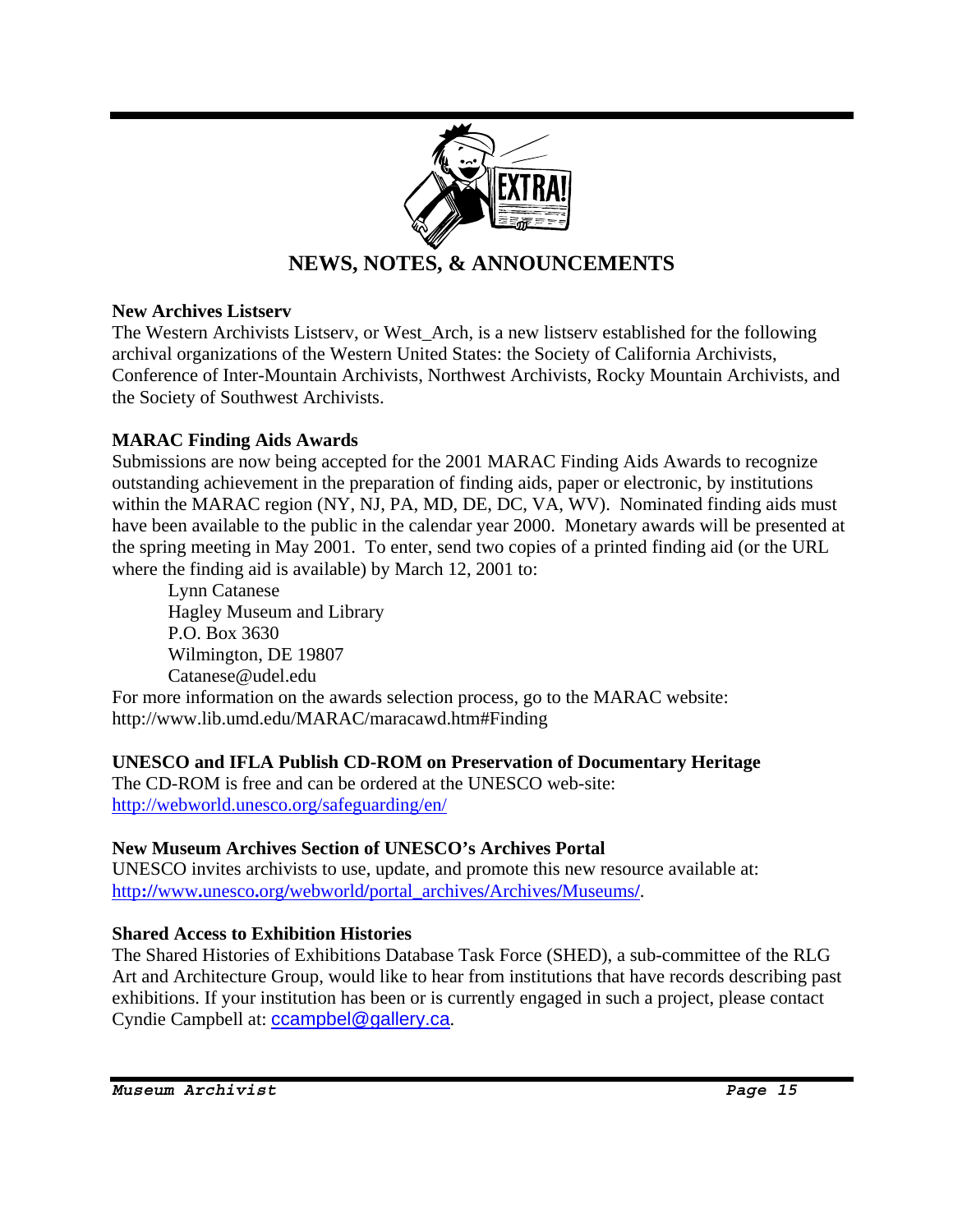#### **OCLC to Sponsor Digital Reference Study**

The Information Institutes of Florida State and Syracuse Universities announce their intent to conduct a study to assess quality in digital reference service, starting March 1, 2001, pending receipt of adequate funding from interested libraries. OCLC is the lead sponsoring organization for the study. The purpose of the study is to develop methods to assess the quality of digital reference services, test and refine measures and quality standards to describe digital reference services, and to produce a guidebook that describes how to collect and report data for these measures and standards. This announcement also solicits funding support from libraries and other related organizations to support the study. The complete proposal, along with additional information, is available at: *http://quartz.syr.edu/quality/*.

### **RLG Grant to Develop International Archival Descriptive Standard**

The Gladys Krieble Delmas Foundation has given support to RLG to convene a working meeting of experts on archival descriptive standards to continue work on a project started two years ago at Yale University. The purpose of the meeting is to create a draft document type definition for archival contextual information—the important information about the creators of archival records, personal papers, and other unique resources. Related efforts to carry out this work are underway in several countries around the world and within the International Council on Archives. Participants from the United States, Canada, Australia, the UK, Sweden, Italy, and Norway will meet in Toronto in March to analyze a wide range of contextual records, identify common elements used in description, and draft a model for testing by as wide a constituency as possible. For further information about this effort, contact:

 Richard Szary Director, Manuscripts and Archives Yale University Library P.O. Box 208240 120 High Street New Haven, CT 06520 Phone: 203-432-9657 Email: richard.szary@yale.edu

### **Update on ANSI and ISO Standards on the Permanence of Imaging Materials**

Doug Nishimura, from the Image Permanence Institute in Rochester, recently wrote an update for the Conservation DistList on the work of the American National Standards Institute IT9 committee, stating that ANSI standards have been replaced by ISO standards. The committees are working towards new standards for the stability of various digital hardcopy media. For the full story, go to the Conservation Online website (CoOL) at: http://palimpsest.stanford.edu/byform/mailing-lists/cdl/2000/0986.html Source: *Conservation Online website (CoOL)* http://palimpsest.stanford.edu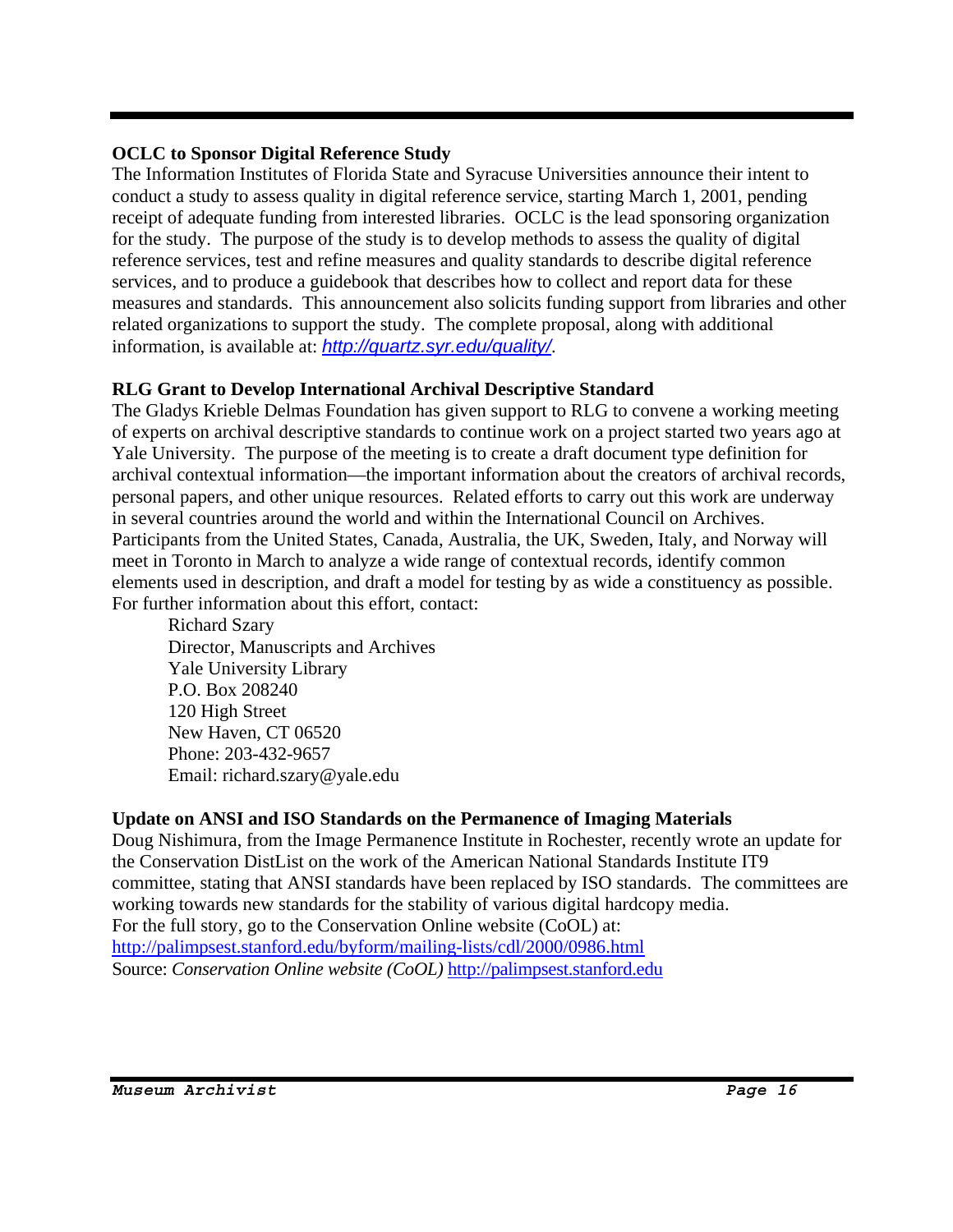#### **NARA Receives Budget Increase**

Congress approved legislation for 2001 that gives NARA all the budget increases requested by President Clinton. The new funds will enable NARA to complete the renovation of the original National Archives building, improve records management in the Federal Government, meet special challenges posed by electronic records, expand public access to records, and preserve growing quantities of records.

#### **NINCH "Guide to Good Practice" Project Seeks Nominations**

The NINCH is producing a Guide to Good Practice in Digital Representation and Management of Cultural Heritage Materials. HATII of Glasgow University will conduct a survey of current practices in the cultural heritage sector and write the guide in cooperation with the NINCH. To nominate an exemplary production site or project, go to the following site: http://www.ninch.org/PROJECTS/practice/criteria-1.html.

#### **New Preservation and Conservation Website**

The Regional Alliance for Preservation (RAP) announces a new centralized source for information and education on collections conservation and preservation. Museums, libraries, archives, and other repositories of cultural heritage are invited to visit the site at http://www.rap-arcc.org for comprehensive access to the publications and services of the nation's nonprofit regional conservation centers and preservation field services. Users can search the site for information about their specific conservation and preservation needs: disaster response, pest management, environmental control, and staff training are only a few of the topics. Site users can locate educational leaflets on conservation treatment of ethnographic objects, paintings, books, furniture, textiles, and photographs. The site includes an extensive annotated bibliography, a starter kit for collections managers, contact points for all RAP participants, listings of preservation and conservation centers and their specialties, and links to other key Web resources. *Jamie Doyle, NEDCC* 



### **In Remembrance…**

Arthur Breton, retired archivist at the Archives of American Art and the first chair of SAA's Museum Archives Roundtable (later section), died on October 18, 2000. Arthur lived in Baltimore, and funeral services for him were held there on October  $24<sup>th</sup>$  at the Holy Cross Catholic Church. He was buried at the Crownsville Veterans Cemetery. Arthur will be remembered for the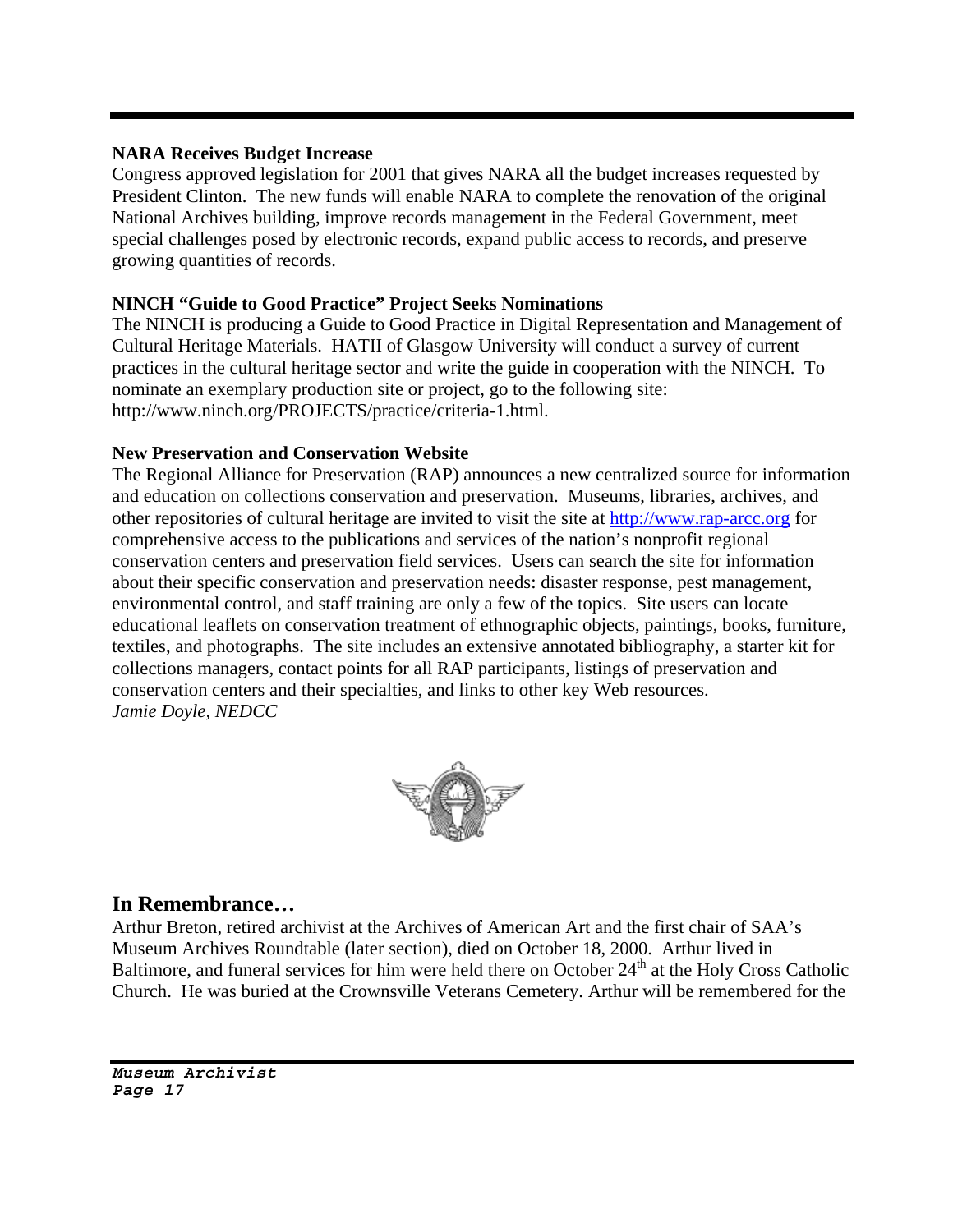

active role he played in archival organizations and his ongoing interest in archival education. He will be dearly missed by his colleagues and friends.

## **Resources**

A new publication from NEDCC, *Handbook for Digital Projects: A Management Tool for Preservation and Access*, will be made available this summer. The text includes up-to-date information on complex digital preservation issues that were addressed at conferences held in conjunction with the School for Scanning. An easy-to-use primer, the book is a compilation of expert experiences and advice and is focused on meeting the needs of libraries, museums, and archives. Topics covered include rationale for digitization, project management, and technical issues. Also included are guidelines from case studies, a technical primer, and sections on vendor relations, copyright, and digital longevity. The cost of the text is \$38, and ordering information is available at http://www.nedcc.org. An online version of this text is also currently being made available on the NEDCC website: http://www.nedcc.org.

*ESpectra*, the online news portal from the Museum Computer Network, is updated monthly and includes information such as events, conference announcements, and job postings, as well as short features. The webzine is available at: http://www.mcn.edu/espectra.

The Museum Resources section of **Global Museum** now contains 320 essential direct links and files, including marketing, disaster planning, archives, conservation, anthropology, and artifact analysis. The direct URL is: http://www4.wave.co.nz/~jollyroger/museum\_resources.html.

## **Select New Publications in SAA's Professional Resources Catalog**

(http://www.archivists.org/catalog/catalog/latest.html)

*American Archival Studies: Readings in Theory and Practice*, edited by Randall C. Jimerson

*International Biographical Directory of National Archivists, Documentalists and Librarians*, Second Edition, edited by Jeffery M. Wilhite, Todd J. Kosmerick, and Laurie Scrivener

*Management Basics for Information Professionals*, G. Edward Evans, Patricia Layzell Ward and Bendik Rugaas

*New Directions in Archival Research*, edited by Margaret Procter and C.P. Lewis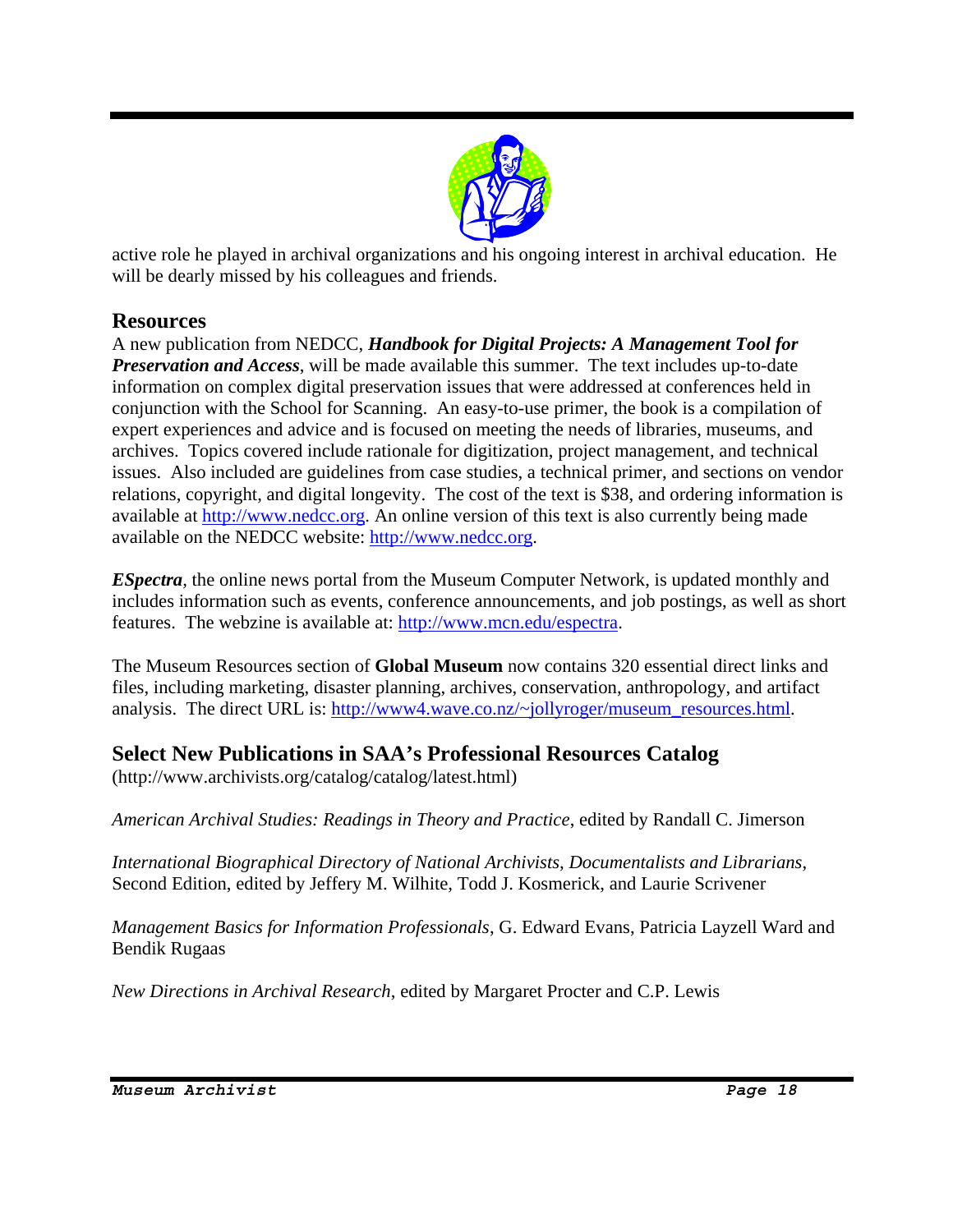*Organizing Audiovisual and Electronic Resources for Access: A Cataloging Guide*, Ingrid Hsieh-Yee

*Preserving Digital Information: A How-To-Do-It Manual*, Gregory S. Hunter



## **EDUCATIONAL OPPORTUNITIES**

#### **Records and Information Management Specialist Certificate Distance Learning Classes**

Available online through Chippewa Valley Technical College, Eau Claire, WI Technical Specialist Certificate is composed of five 3-credit courses through distance learning. The following classes are offered in order:

 Records and Image Management (\$188) Records and Image Systems (\$193.50) Records Classification Systems (\$193.50) Records and Imaging Applications (\$193.50) RIM Advanced Applications (\$193.50)

Class costs do not include textbook cost of \$60. To register with a credit card, call: 715-833-6487. For more information, contact instructor Mary Welch by email: mwelch@chippewa.tec.wi.us or phone: 715-833-6376. Website: http://www.chippewa.tec.wi.us/vcampus/Internet/RIM/rim.html

#### **Modern Archives Institute**

Dates: January 29-February 9, 2001 Location: National Archives, Washington D.C. Cost: \$615 (includes publications and materials) Contact the Modern Archives Institute, Staff Development Services, by phone: 301-713-7390, ext. 260, or email: mary.rephlo@arch2.nara.gov

#### **Disaster Planning for Public Libraries**

Date: February 7, 2001 Location: North Carolina Museum of Art, Raleigh, NC Costs: \$25, NCPC member, \$35, non-member For payment information, contact NCPC Treasurer Roger Loyd by phone: 919-660-3452 or email: roger.loyd@duke.edu

#### **Visual Resources Association Annual Conference**

Dates: February 27-March 3, 2001 Cost: \$100 for VRA members, \$120 for nonmembers Location: The Congress Plaza Hotel, Chicago, Illinois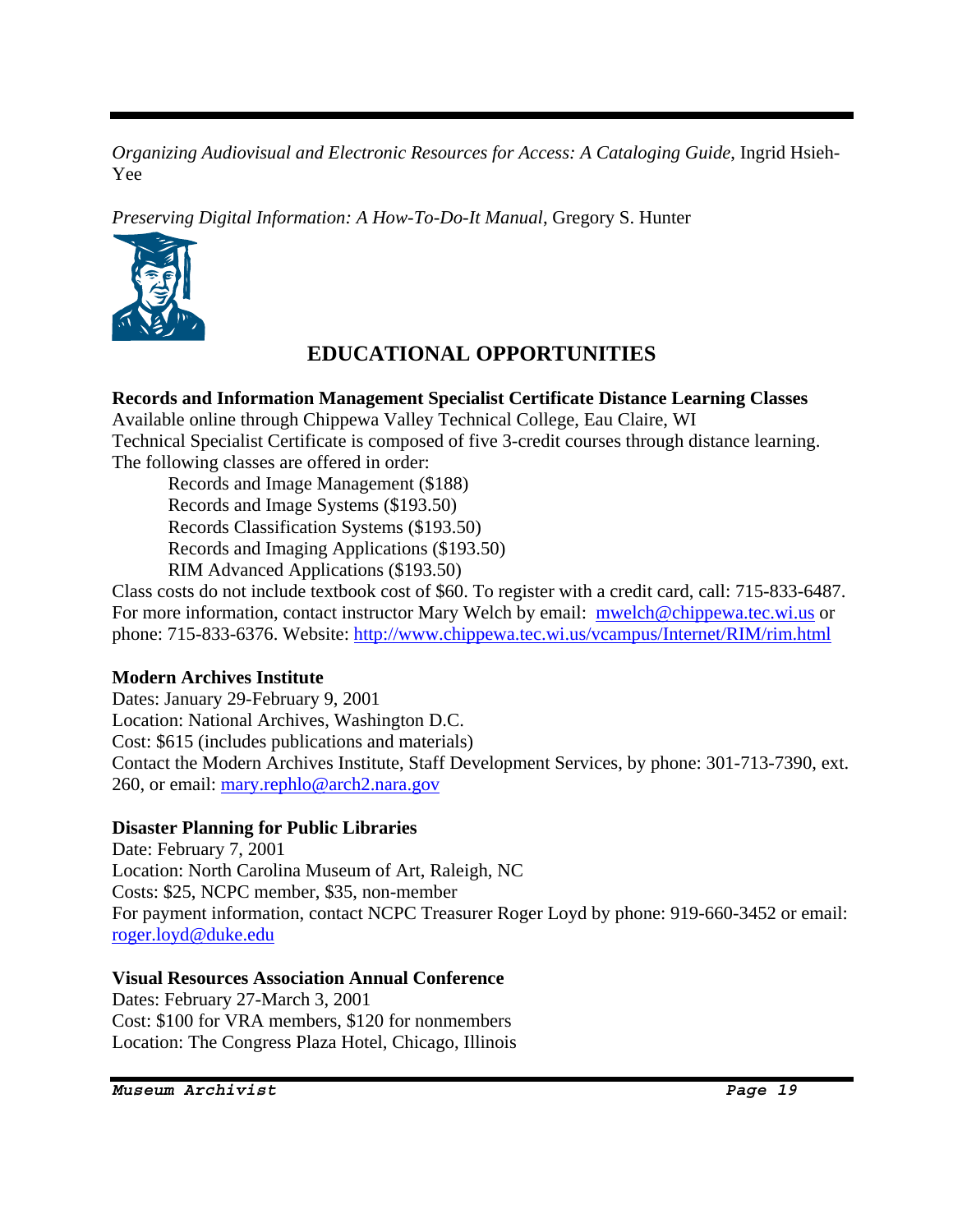Room Rates: \$129 single, \$149 double

For more information, contact Susan Jane Williams at: susan.j.williams@yale.edu Website: http://www.oberlin.edu/~art/vra/con1.html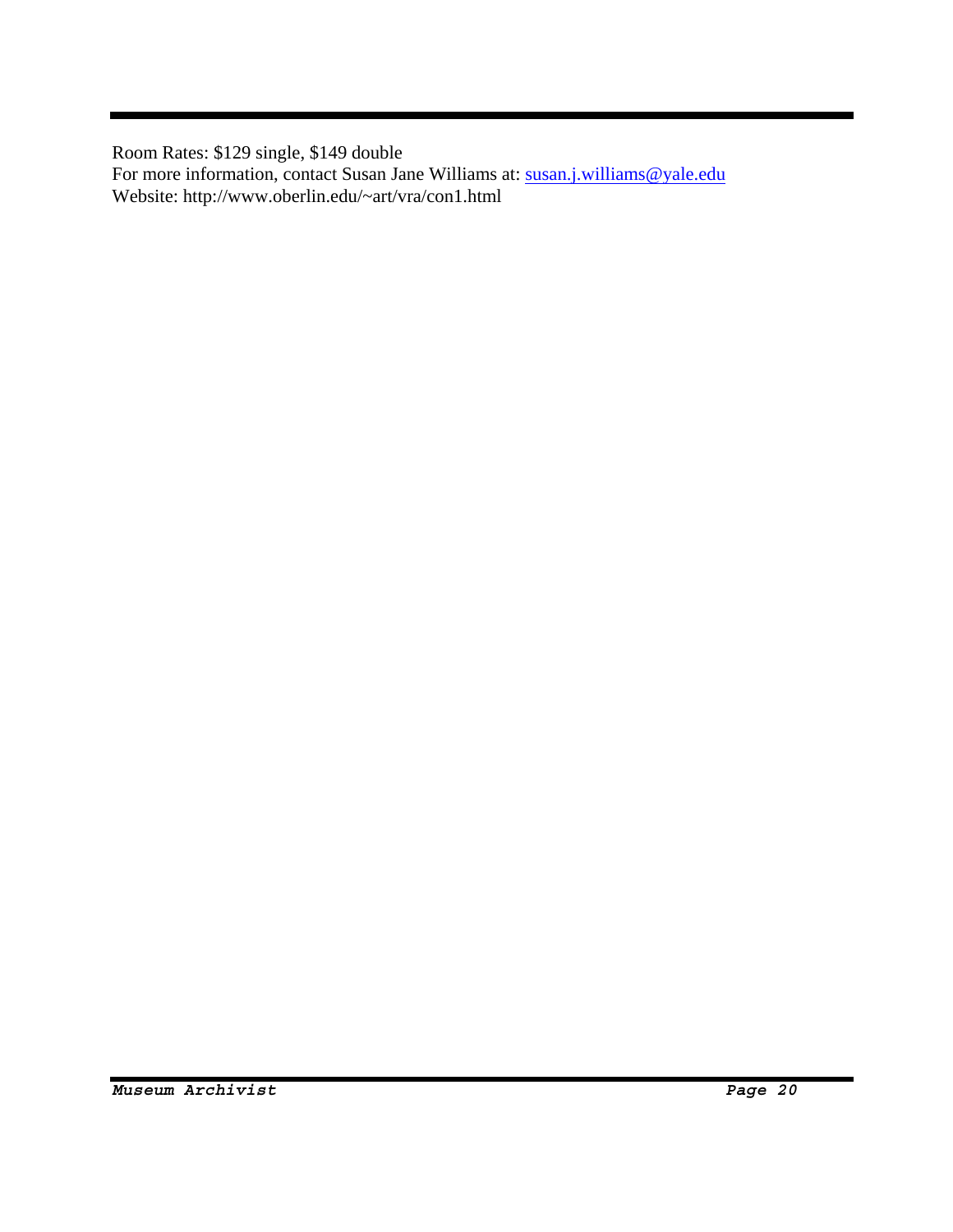#### **The Archival Warrior: A Transformational Approach to Gaining Support for Archives**

Date: February 28, 2001, 9am-5pm, at The University of Texas in Austin Registration form available online at: http://lib-04.lib.uh.edu/ssa/warrior.htm Deadline for registration is February 15, 2001. Workshop cost is \$75 For further information, contact Casey Greene by phone, 409-763-8854, ext. 117

#### **SOLINET WORKSHOPS**

#### **1. Preservation Management**

February 15, 2001 at SOLINET, Atlanta, GA Cost: \$95 Full members, \$105 Associate users, \$135 Affiliate (non-members)

#### **2. Preservation of Photographic Materials**

March 16, 2001 at Tennessee State Library and Archives, Nashville, TN Cost: \$95 Full members, \$105 Associate users, \$135 Affiliate (non-members)

#### **3. Fire Safety: For Museums, Libraries, and Archives**

March 29, 2001 at the University of Southern Mississippi, Hattiesburg, MS Cost: \$95 Full members, \$105 Associate users, \$135 Affiliate (non-members)

For more information, or to register for SOLINET workshops, contact: Erica Waller by phone: 800-999-8558 or email: erica\_waller@solinet.net Or register online at: http://www.solinet.net

### **Digitization for Cultural Heritage Professionals Course**

Humanities Advanced Technology and Information Institute (HATII) Dates: March 4-9, 2001; Course fee is \$800 Location: Fondren Library, Rice University, Houston, Texas Consists of 10 lectures, 5 workshops, 5 lab practicals, and visits to special collections For details and registration information, go to: http://www.rice.edu/Fondren/DCHP01/ Or contact Lisa Spiro by phone at 713-348-4022, or email: *spiro@rice.edu* 

### **Encoded Archival Description**

Date: March 12-13, 2001 Location: University of Arizona Library, Tucson, AZ Registration Deadline: February 12, 2001 Fee: \$303 for SAA members, \$380 for nonmembers To register, go to: http://www.archivists.org/prof-education/seasonal\_schedule.html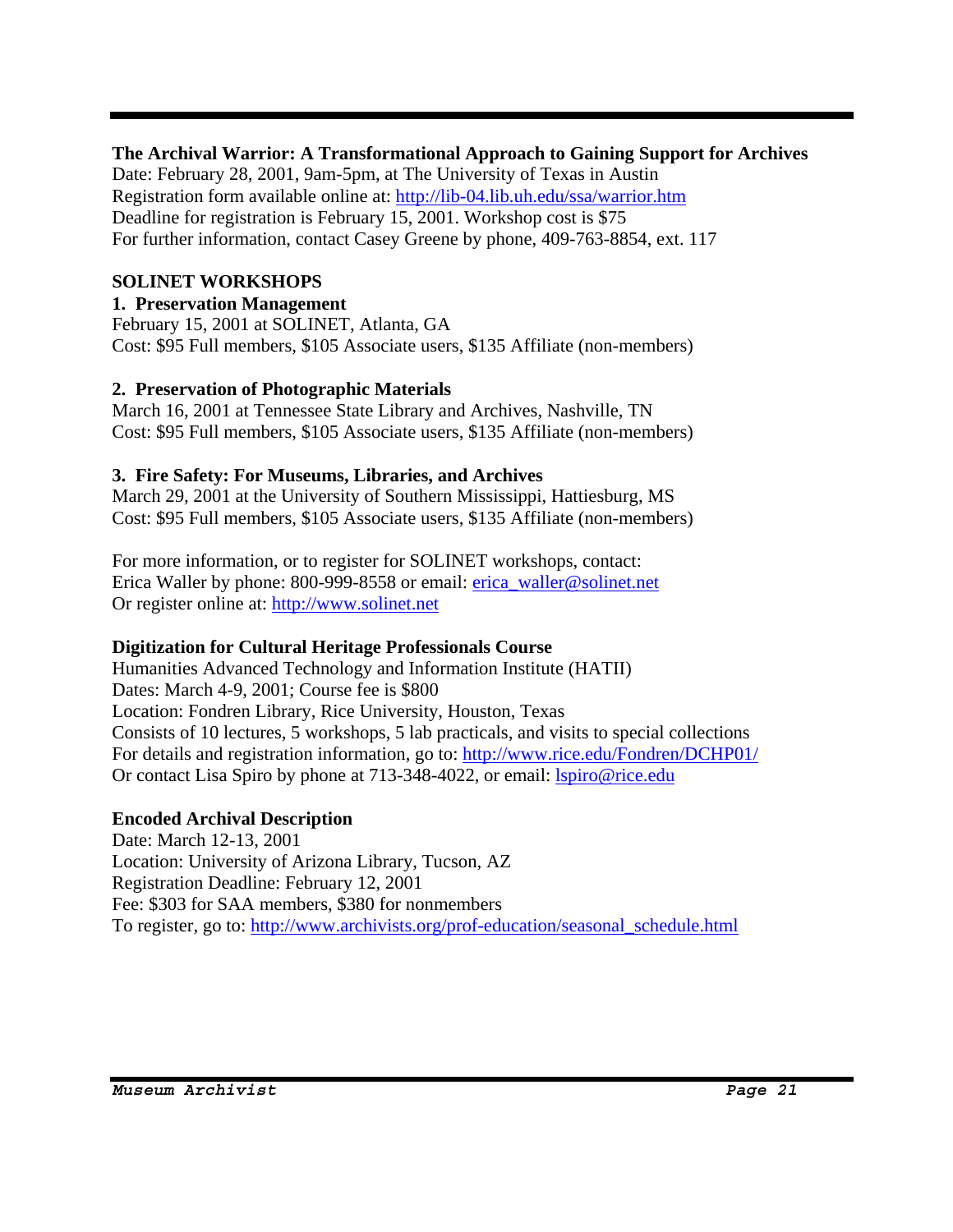#### **Archival Cataloging as a Component of Description**

Dates: March 14-15, 2001 Location: East Carolina University, Joyner Library, Greenville, NC Registration Deadline: February 14, 2001 Fee: \$281 for SAA members, \$359 for nonmembers To register, go to: http://www.archivists.org/prof-education/seasonal\_schedule.html

### **Museums and the Web Conference 2001**

Dates: March 14-17, 2001 Location: Sheraton Seattle Hotel and Towers, Seattle, WA Costs: \$495 if registered between January 28 and March 9, 2001; \$545 onsite registration For the full program, see http://www.archimuse.com/mw2001/ Register online at http://www.archimuse.com/mw2001/register/index.html

## **Encoded Archival Description Workshop**

Dates: March 22-23, 2001 Location: Valley Library, Oregon State University, Corvallis, OR Registration Deadline: February 22, 2001 Fee: \$303 for SAA members, \$380 for nonmembers To register, go to: http://www.archivists.org/prof-education/seasonal\_schedule.html

### **2001, A Case Oddity: Preserving the Physical Evidence of Artifacts and Records**

NARA Preservation Conference, National Archives at College Park Date: March 27, 2001; Cost: \$75 (includes lunch) For more information, call or email Eleanor Torain: 301-713-6718 or preserve@nara.gov

## **"Processing Literary Manuscripts" Workshop**

Date: March 31, 2001 Location: Beinecke Rare Book and Manuscript Library, Yale University Cost: Free. Participants are responsible for their own transportation and lodging. To register and receive a brochure, send your mailing address to diana.smith@yale.edu and in the subject line type: "Workshop request." Class size limited to 20.

### **Electronic Imaging from A-Z**

Greater Washington, DC ARMA Chapter Annual Conference Date: April 2, 2001 Presenter, Don M. Avedon Location: Almas Temple, Washington, D.C. Cost: \$95 for ARMA members, \$120 for nonmembers, \$25 for students To register, go to: http://armamar.org/gwdc/GWDC%20Seminar.htm Contact: Juan Lacey, Phone: 202-728-6009, Email: wjuanlacey@altavista.com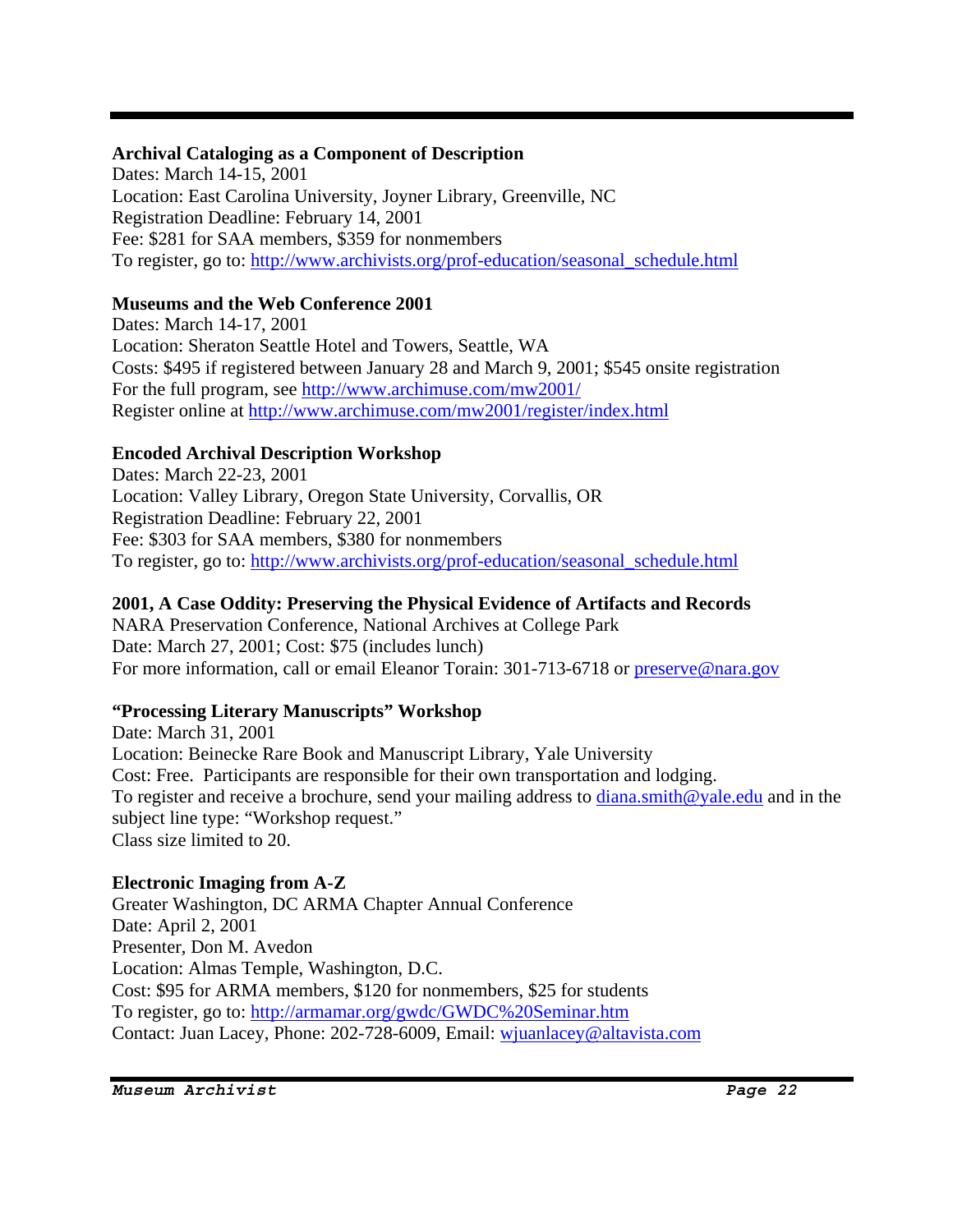#### **Archival Cataloging as a Component of Description**

Dates: April 16-17, 2001 Location: National Museum of American History, Washington, D.C. Registration Deadline: March 16, 2001 Fee: \$281 for SAA members, \$359 for nonmembers To register, go to: http://www.archivists.org/prof-education/seasonal\_schedule.html

### **Copyright: The Archivist and the Law**

Date: April 23, 2001 Location: Lovejoy Library of Southern Illinois University, Edwardsville, Illinois Registration Deadline: March 23, 2001 Fee: \$177 SAA members, \$225 nonmembers To register, go to: http://www.archivists.org/prof-education/seasonal\_schedule.html

#### **Archival Cataloging as a Component of Description**

Dates: May 1-2, 2001 Location: Midland Hotel, Chicago, Illinois Registration Deadline: April 1, 2001 Fee: \$281 for SAA members, \$359 for nonmembers To register, go to: http://www.archivists.org/prof-education/seasonal\_schedule.html

#### **Archives and/in the Arts**

New England Archivists Spring Meeting Dates: May 4-5, 2001 Location: Dartmouth College, Hanover, NH Special Session on Museum Archives Presented by Rick Biddle For more information, go to: http://www.lib.umb.edu/newengarch/

#### **Security in Archives & Manuscript Repositories**

Date: May 24, 2001 Location: Doubletree Hotel Riverside, Boise, Idaho Registration Deadline: April 24, 2001 Fee: \$177 SAA members, \$225 nonmembers To register, go to: http://www.archivists.org/prof-education/seasonal\_schedule.html

### **Society of Southwest Archivists Annual Meeting**

Dates: May 24-26, 2001 Location: Radisson Hotel, Fort Worth, Texas Contact: Carol Roark, Phone: 214-670-1444, Email: croark@lib.ci.dallas.tx.us Website: http://lib-04.lib.uh.edu/ssa/ssa.htm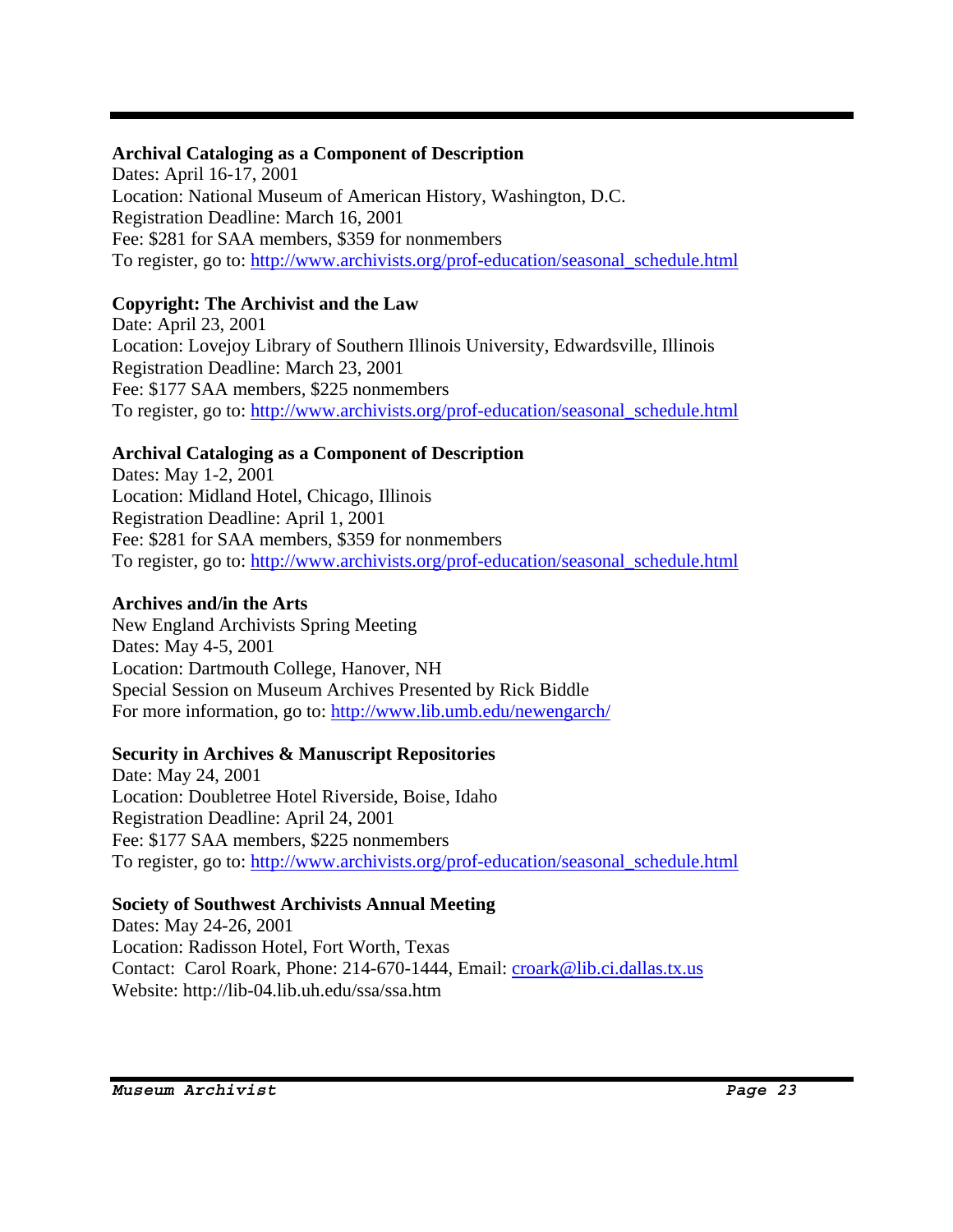#### **Modern Archives Institute, National Archives**

Date: June 4-15, 2001 Contact:

 Modern Archives Institute, Staff Development Services National Archives and Records Administration Room 1200, 8601 Adelphi Road College Park, MD 20740-6001 Phone: 301-713-7390 Fax: 301-713-7342

#### **The Museum and Library Archives Institute Introductory Program or Special Topic Program in Photography**

Dates: June 22-23, 2001 Location: Wilbraham & Monson Academy, Wilbraham, Massachusetts For costs and registration information, please contact Theresa Rini Percy by phone: 413-267-3866 or email: tpercy@cwmars.org

### **Society of American Archivists, 2001 Annual Meeting**

Dates: August 27- September 2 Location: Hilton and Towers Hotel, Washington D.C. Hotel rates: \$125 single / \$165 double For reservations and availability, call: 800-HIL-TONS http://washington.dc.hotelguide.net/data/h100192.htm For more information, contact SAA by phone: 312-922-0140 or email: Info@archivists.org Website: http://www.archivists.org

### **Academy of Certified Archivists Examination**

Date: August 29, 2001 in 5 locations: Washington, D.C. (SAA meeting site); Chicago; Phoenix; Boston: Dallas Or Pick Your Own Site (requires 5 applicants, deadline May  $1<sup>st</sup>$ , 2001) Deadline for applications: May 15, 2001; Deadline for re-certification petitions: July 1, 2001 For more information, contact the Academy of Certified Archivists by phone: 518-463-8644 Or email: Aca@caphill.com. More information is available on the ACA website: http://www.certifiedarchivists.org

### **Preservation Options in a Digital World: To Film or To Scan**

Dates: March 27-29, 2001 Location: Minnesota Historical Society, St. Paul, Minnesota Cost: \$275 (make checks payable to NEDCC) Deadline: Application forms must be received by February 23, 2001 For more information, contact Sona Naroian at 978-470-1010 x 214, or  $\langle \text{sona}\,\emptyset \text{nedcc.org} \rangle$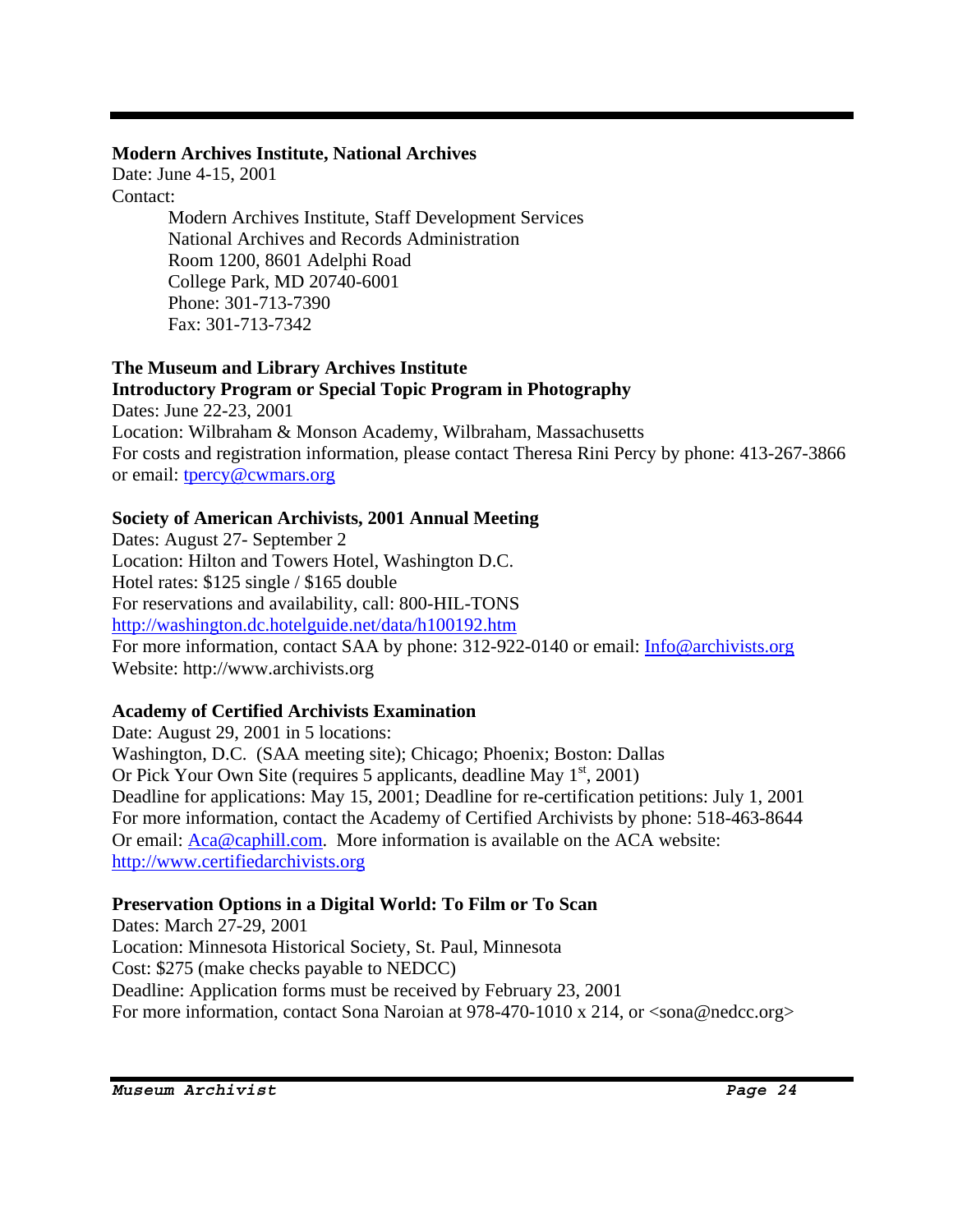

## **REPORTS**

## **Mellon Museum Archives Initiative at the Brooklyn Museum of Art**

The Brooklyn Museum of Art recently received generous funding from the Andrew W. Mellon Foundation for a four-year effort to improve scholarly access to archival resources. During the project, several collections will be arranged, described, and preserved; EAD-encoded finding aids will be created and mounted on the Web, and selected materials will be digitized and made accessible on the Museum's website. The project will also assist the BMA Libraries and Archives in implementing new technologies, including mounting an online public access catalog, starting a digitization program, developing a content-rich website, and evaluating ways in which to enhance the content and utility of the Museum's collections management system (TMS). Mellon Project Archivist Laura Peimer will work with project and Museum staff and consultants to accomplish these goals.

The collections that will be highlighted include several groups of institutional records, as well as unique materials from the Library Collections. Among them are the Culin Archival Collection, Records of Herbert J. Spinden and the Department of the Arts of Africa, the Pacific and the Americas, the William Henry Goodyear Collection, Records of the Department of Fine Arts/Painting & Sculpture, Records of the Department of Egyptian, Classical and Ancient Middle Eastern Art, and documentary photographs and rare publications in the Libraries and Archives.

The Culin Archival Collection (1871-1929) documents the work of the Museum's first Curator of Ethnology. These records, which were arranged and described through an NEH grant in 1993-95, will be brought up to date with an EAD-encoded finding aid. In addition, records documenting Culin's pioneering 1923 exhibition, *Primitive Negro Art*, will be brought together digitally from scattered sources in the Archives, Library, and curatorial files. The resulting virtual exhibition file will allow researchers to study related materials in one central, digital location.

The William Henry Goodyear Collection, Museum records and research files documenting the career of the Museum's first curator of Fine Arts (1891-1923), will be fully preserved, arranged and described. Goodyear's photographs of European Cathedrals and the Paris Exposition are slated for digitization. The curatorial records of his successors in the Department of Painting & Sculpture (1924-1990), already processed, will be described and an EAD-encoded finding aid created. The Spinden records and related curatorial department files (1929-1981) will receive the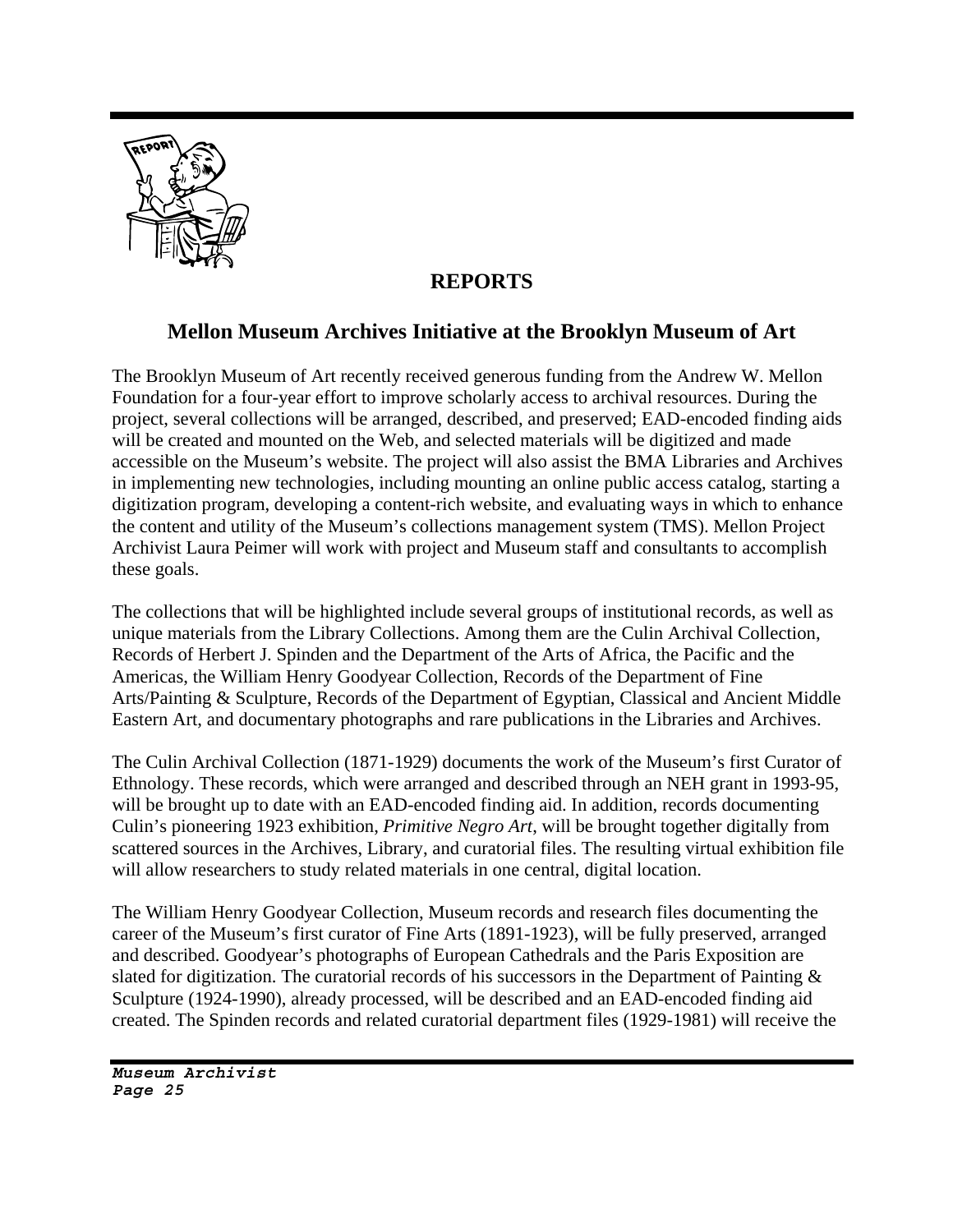same treatment to bring them to a broader scholarly audience. The Egyptological records (1899- 1984) included in the project will be fully processed, arranged and described. In addition, a subcollection of personal papers from Egyptologist Charles Edwin Wilbour contains materials that may benefit from digitization.

Documentary photographs in the Museum's Library collections will be evaluated for digitization. Among the materials slated for this technique are a rare set of 40 photographs of archaeological sites in Mexico and Central America by Alfred Maudslay (1883-1890) and an album of Bolivian archaeological site photographs by Sintich (1903).

Finally, the many rare pamphlets, periodicals, brochures, and exhibition checklists found throughout the archival collections will receive full bibliographic cataloging in RLIN and the BMA online catalog, therefore improving accessibility. Links will be created between publications in the Library and related archival materials.

The Andrew W. Mellon Foundation's Museum Archives Initiative, in addition to supporting the Brooklyn Museum of Art project, also includes projects at the Philadelphia Museum of Art, the Art Institute of Chicago, and the Museum of Fine Arts, Boston.

*Deborah Wythe Brooklyn Museum of Art* 

### **MoMA Acquires the Papers of Influential Art Dealer Richard Bellamy**

The Museum of Modern Art Archives is pleased to announce the acquisition of the Richard Bellamy Papers. Originally founded as the institutional archives, the Museum Archives has in recent years expanded its mission to include administering manuscript collections created by individuals or organizations outside of the MoMA family. The Museum Archives core collection of manuscript materials was created by a transfer of such collections from the Museum's Library. The Bellamy Papers now mark the first addition of a manuscript collection to enter the Archives under this new organization.

Richard Bellamy (1927 - 1998) was an influential and beloved art world personality in New York from the late 1950s through the 1990s. In 1955, Bellamy was named director of the co-operative Hansa Gallery; Ivan Karp soon joined him as co-director. At the Hansa Gallery for four years, Bellamy masterminded exhibitions including works by: John Chamberlain, Allan Kaprow, Alfred Leslie, Marisol, Lucas Samaras, George Segal, Richard Stankiewicz and Myron Stout.

In October 1960, Bellamy inaugurated the Green Gallery, with backing from the collector Robert C. Scull. The Green Gallery existed at a critical moment in American art, when Abstract Expressionism was spawning the next generation of artistic movements, including Color Field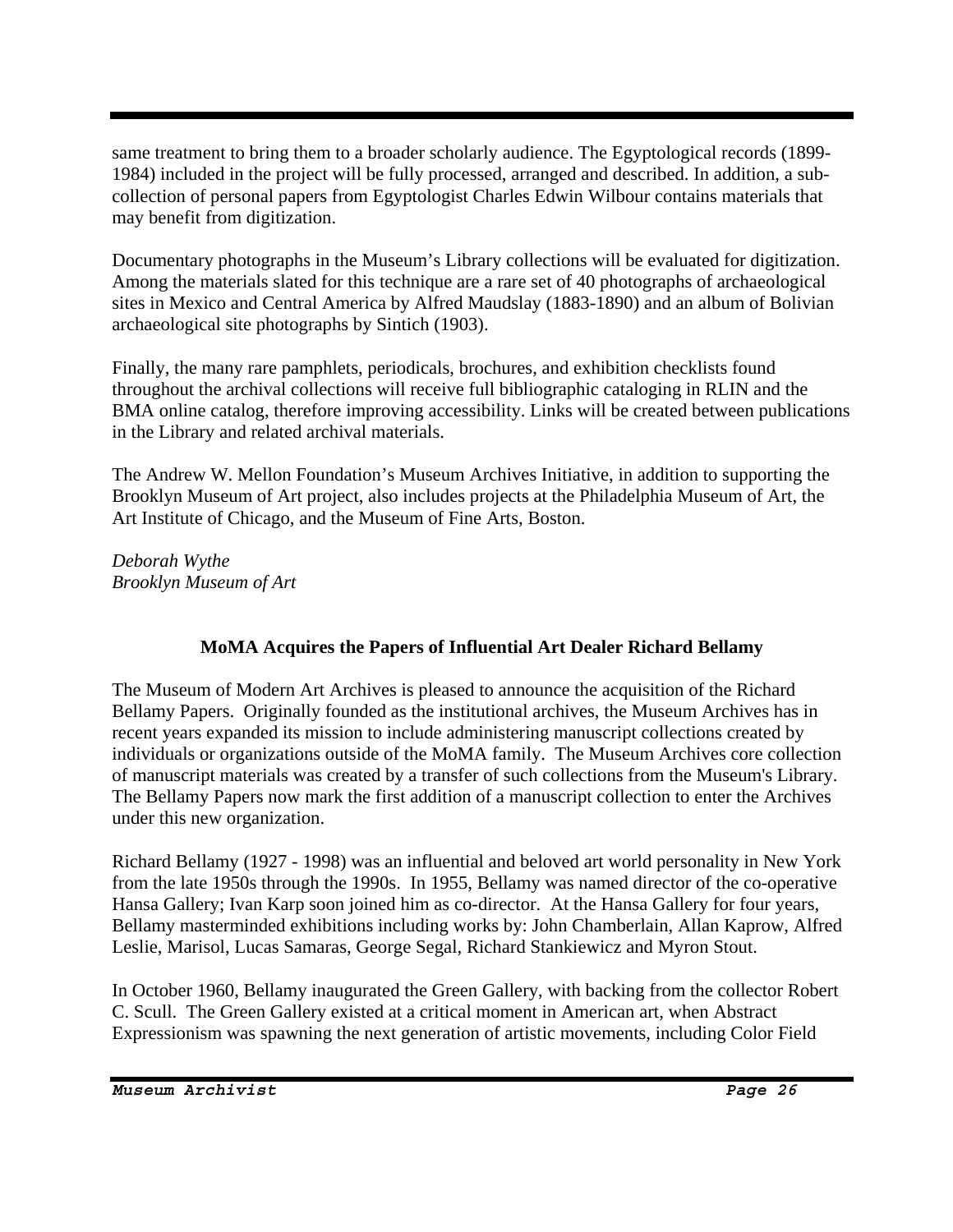painting, Pop art, and Minimalism. At the Green Gallery, Bellamy was responsible for showcasing work by emerging artists, giving many of them their first public exposure. Artists he represented during this period included Jo Baer, Ronald Bladen, Lee Bontecou, Jim Dine, Mark di Suvero, Dan Flavin, Donald Judd, Yayoi Kusama, Robert Morris, Claes Oldenburg, James Rosenquist, Lucas Samaras, and Tom Wesselmann. In a rather selfless manner, Bellamy encouraged his artists to affiliate themselves with more established galleries, such as Leo Castelli and Sidney Janis, in order to advance their careers. Due to the loss of key artists and modest sales, Scull withdrew his support of Green Gallery in 1965 and the gallery was closed.

Between 1965 and 1974, Bellamy worked out of a rented office in the gallery of Noah Goldowsky on Madison Avenue, and from 1974 to 1980, he had a private gallery. In 1980, he was one of the first to open a gallery in the TriBeCa neighborhood of Manhattan. Named Oil & Steel, the gallery held a series of exhibitions displaying work by Jo Baer, Mark di Suvero, Michael Heizer, Alfred Leslie, Jan Müller, David Rabinowitch and others. In 1985, Bellamy relocated the Oil & Steel Gallery to Long Island City, along the East River waterfront. The gallery was adjacent to di Suvero's large studio.

In the last years of his life, Bellamy focused almost exclusively on di Suvero's career, involved with the artist's many commissions and exhibitions.

The Richard Bellamy Papers consist of:

- 6.5 linear feet of correspondence (1963-98) with collectors, institutions, galleries and artists, including consignment agreements, price lists, appraisals, press clippings and articles.
- 10 linear feet of gallery records (1960-98) including financial records, insurance, ledgers, datebooks, interviews with Bellamy, and gallery ephemera.
- 39 linear feet of artists' files including correspondence, lists of works, biographical and exhibition material, sales records and visual documentation of works.

The Bellamy Papers were acquired from the dealer's son, Miles Bellamy. They will augment and complement the holdings of the Museum Archives. Many of the artists represented by Bellamy are well represented in The Museum of Modern Art Collection. In addition, Bellamy's relationship with P.S. 1, the alternative contemporary art venue in Long Island City, and Queens underscore the Museum's new enterprises. In 1999, MoMA officially merged with P.S. 1. Due to the upcoming major building campaign for the new Museum, which will consume the mid-town site for four years and require the closing of the location, the Museum will operate out of a former Swingline stapler factory in Queens. The Museum will soon be establishing its new, temporary identity. MoMAQNS, that is, "The Museum of Modern Art, Now in Queens," will be the temporary location for the Museum Archives and the Bellamy Papers as of summer 2002.

*Michelle Elligott The Museum of Modern Art*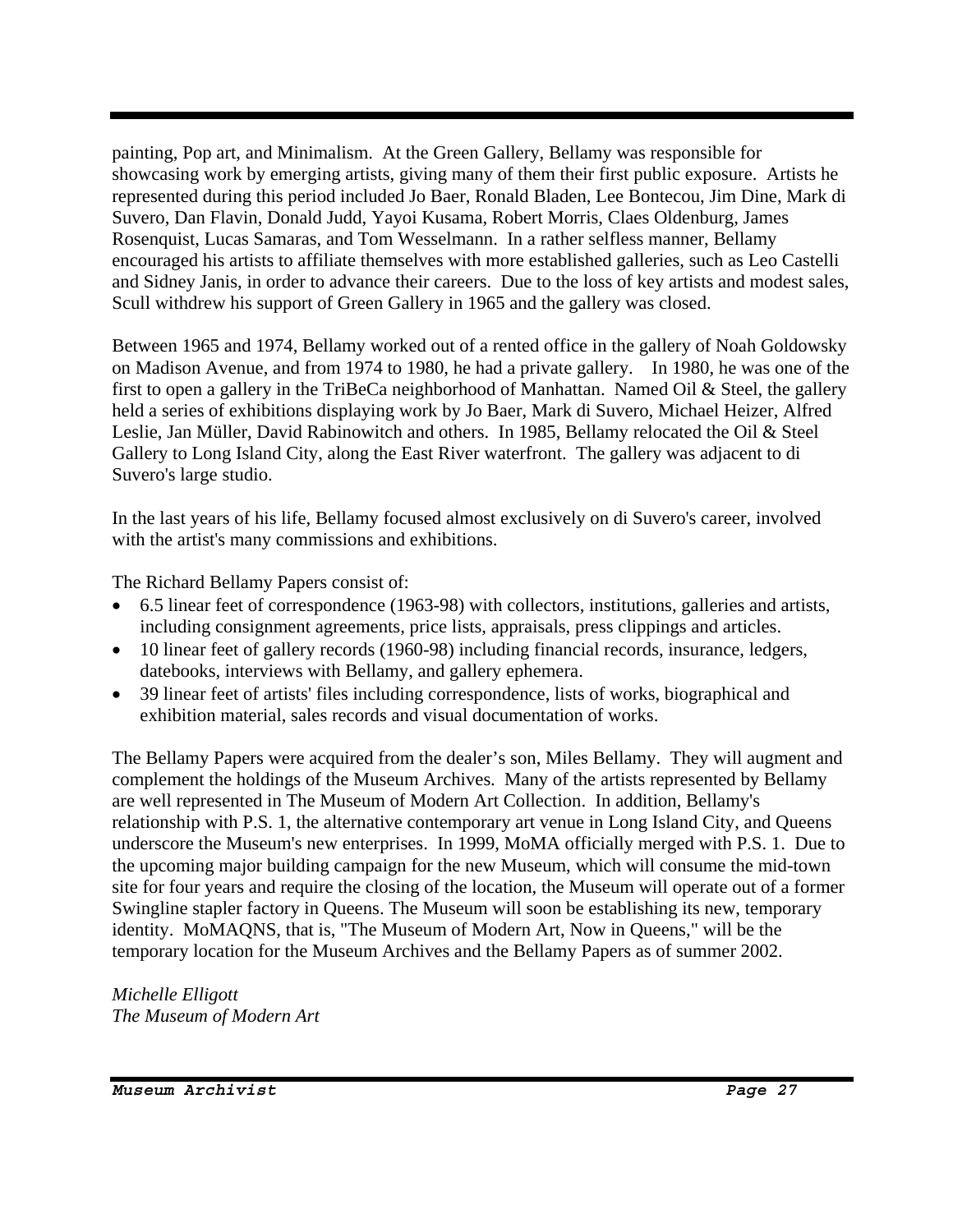## **CAREER OPPORTUNITIES**



#### **Project Archives Assistant, Museum of Fine Arts, Houston**

The MFA, Houston is seeking a Project Archives Assistant to process museum exhibition records. The project entails weeding, arranging, describing, and rehousing exhibition records from the Curatorial and Registration departments. This is a temporary position.

Requirements: Graduate or student of Masters program with an Archival Studies component. Completion of basic archives course  $\&$  six months experience arranging and describing archival collections. Must be able to lift 25-pound boxes & climb ladders. Knowledge of MARC AMC, APPM and AACR2 strongly preferred. Experience with LCSH, EAD, and Access preferred. Background in art history and experience using RLIN beneficial.

Application: submit a letter of application, resume, an official college transcript, a sample of writing or work (such as a finding aid), and two references to:

 Lorraine A. Stuart Archives Museum of Fine Arts, Houston P.O. Box 6826 Houston, TX 77265-6826

Work schedule: Flexible schedule between 9am-5pm, M-F.

Compensation: Position funded for 350 hours @ 10.75/hour, plus benefits.

Deadline for application: Open until filled.

#### **Project Archivist, The Whitney Museum of American Art**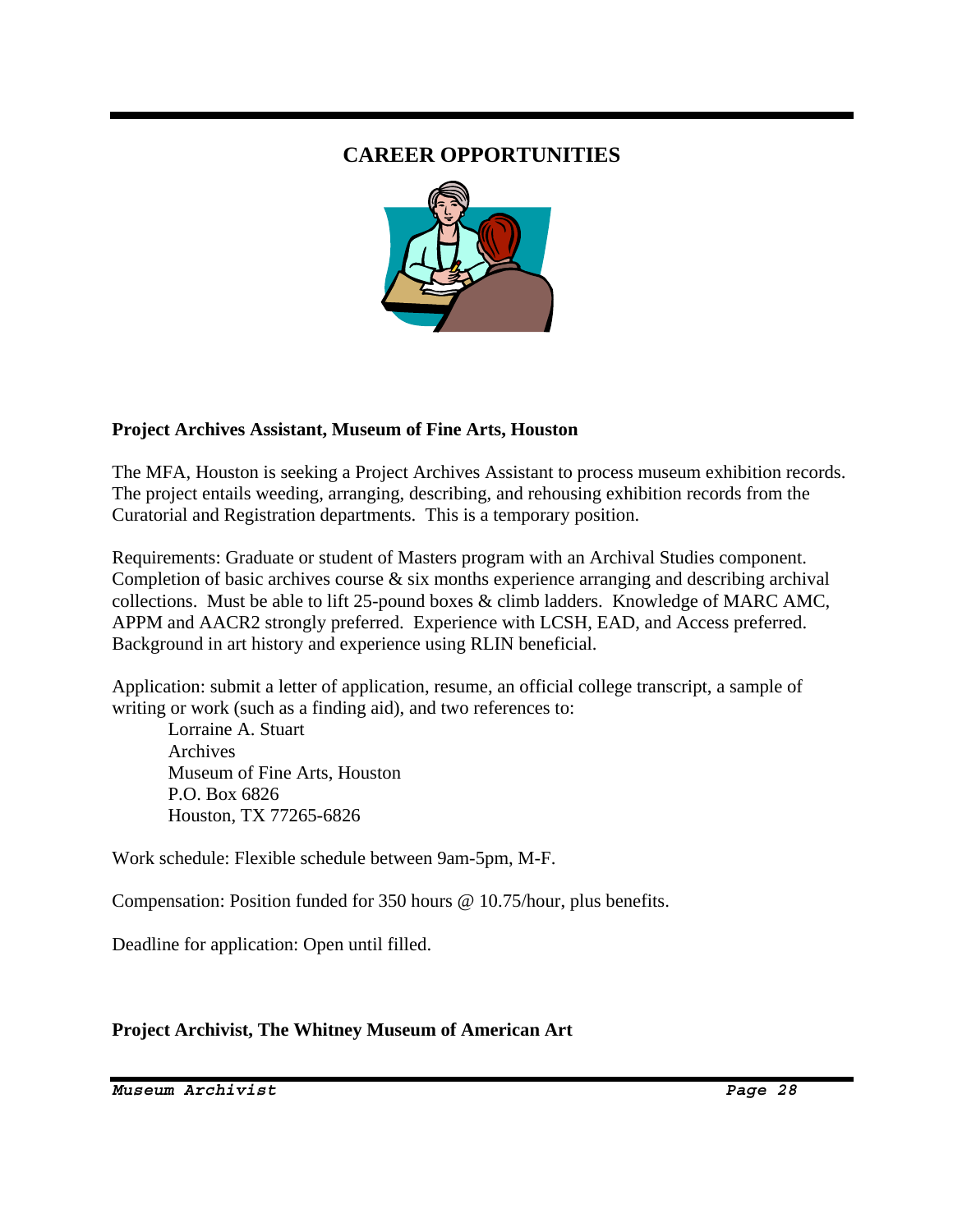The Whitney seeks applicants for a Project Archivist who will establish an institutional archives program. The archivist will arrange and describe a collection that documents the founding of the Whitney Museum of American Art and prepare written finding aids to the collections with eventual conversion to electronic formats. This project is funded for two years with a possible extension to three years.

Qualifications: ALA accredited MLS or MLIS, or MA in history with a concentration in archives; 2-3 years experience in an institutional archive; working knowledge of current standards in archival management and preservation; experience with RLIN, library online systems, EAD and MARC; A degree in art history or American studies is preferred.

Please send resume with cover letter and salary requirements, including the names and contact information of three references to:

 Whitney Museum of American Art Attn: Human Resources 945 Madison Avenue New York, NY 10021

Or fax information to 212-570-7750. Information may also be sent as an email to Carol Rusk at carol\_rusk@whitney.org.

#### **Assistant Archivist, Autry Museum of Western Heritage, Los Angeles, CA**

Seeking person to research and catalog primary source materials on the American West. Position will include training to use online databases.

Qualifications: MLS or MA in American history or a related field. Archives training & library or archives experience required. Knowledge of EAD, MARC and AACR2 preferred.

Anticipated starting salary in the mid 30's.

Please send letter of application & resume to: Attn: Human Resources Autry Museum of Western Heritage 4700 Western Heritage Way Los Angeles, CA 90027-1462 Contact the Research Center at rroom@autry-museum.org for further information.

Application deadline is March 5, 2001.

*Museum Archivist Page 29*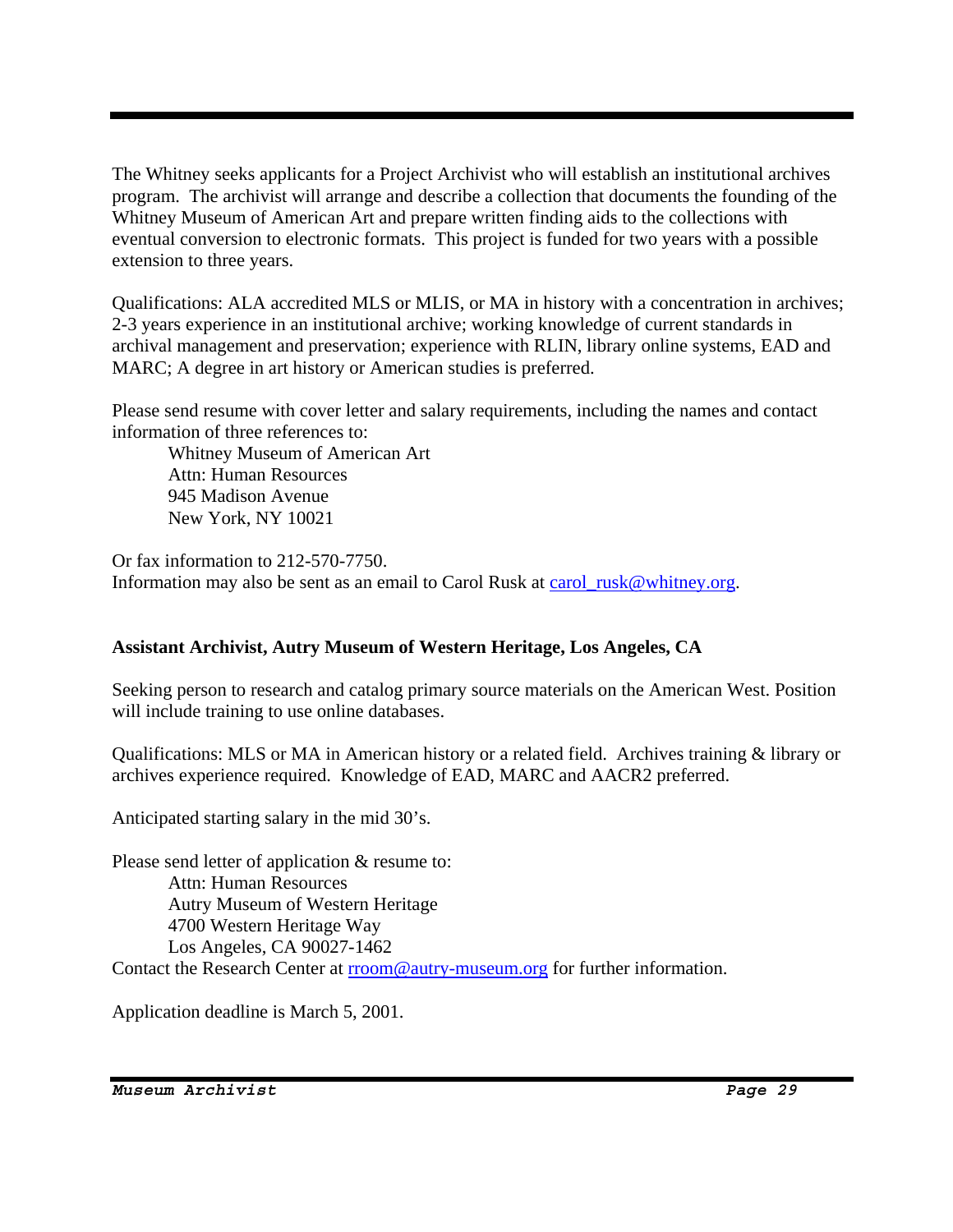#### **Archivist/Curator, Heritage Museum/Lincoln County Libraries/Libby School Libraries, Libby, MT**

Two-year project seeks archivist to coordinate volunteer processing efforts.

Requirements: MLS or advanced degree in American history or related field; at least one year of professional archival experience, working knowledge MARC, LCSH, and Windows. Create finding aids and provide access to the collection incorporating Web technology. Establish workflow and support for ongoing procedures. Familiarity with accepted conservation methods for manuscripts, photographs, and artifacts.

Essential Requirement: Ability to skillfully train and supervise volunteers, effectively organizing the project.

Salary: \$34,000 plus opportunity for professional development.

Send cover letter, resume, and three letters of reference to: Jeff Gruber 908 Mineral Avenue Libby, MT 59923

Applications received by February 18, 2001, will be given first consideration.

Position will remain open until filled.

#### **Archivist B Pennsylvania University Museum**

Develop and promote archives; enhance use and preservation of collections; administer archives & supervise staff; perform long-range planning, policy development, grant-writing, budget administration, accessioning new materials; supervise processing of collections & computer cataloguing.

Qualifications: Master's in Anthropology, History, Museology, or MLS degree with concentration in archives required; archival certification preferred; minimum 1-3 years experience as a professional administrative archivist; experience in grant-writing and grant administration; demonstrated knowledge of archival procedures & computer and information technologies.

Minimum salary is \$36,350.

To submit your resume go to: www.hr.upenn.edu/jobs/howtoapply.htm